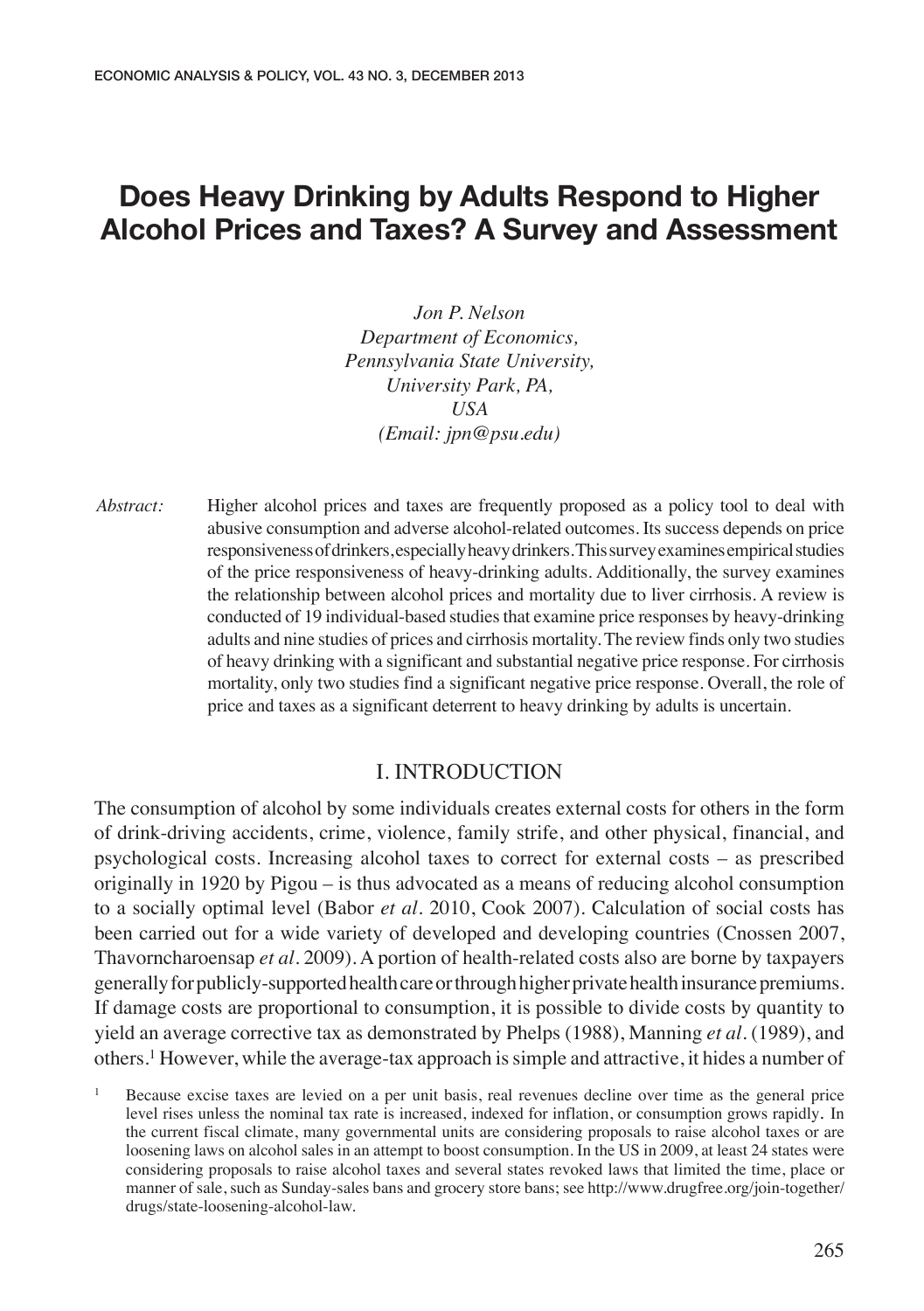details, some of which are associated with varying levels and manner of alcohol consumption or what are commonly referred to as "drinking patterns" (Grant and Litvak, 1998). This paper examines the price (or tax) responses of adult drinkers and drinking patterns, and is the first comprehensive survey attempted on the topic.

Suppose there is some moderate level of alcohol consumption for adults that generates no external costs and which may yield health benefits, such as a glass of wine per day. Suppose also there is a category of adult drinkers who drink to excess, and who are responsible for all external costs. Given heterogeneous drinking patterns, an optimal tax structure is necessarily complex. In order to model this problem, Pogue and Sgontz (1989) divide alcohol consumers into "abusers" and "nonabusers," who differ only in terms of their demand for alcohol.Asthey point out, a first-best tax would tax only abusers. They demonstrate that it is still possible for a second-best average tax to improve overall social welfare, provided the decrease in external costs is larger than losses of consumer surpluses by abusers and nonabusers. The correct tax depends on the proportion of abusers in the drinking population and relative price elasticities of abusers and nonabusers.2 A worst case scenario is that the demand for alcohol by heavy drinkers is perfectly price inelastic, while the demand by moderate drinkers has some degree of elasticity. In this case, a tax imposes welfare losses on moderate drinkers and has no effect on heavy drinkers' consumption or on social costs. In general, other rules and regulations would be preferred policy alternatives, such as severe fines for drink-driving and public drunkenness and stiffer penalties for crime and violence. Restrictions on supply (availability of outlets, server interventions, etc.) and limits on the time, place or manner of consumption might yield welfare improvements, but some of these regulations also impose costs on moderate drinkers. Providing additional information on the adverse health effects of heavy drinking is another policy alternative.

An open question is the variation in the price elasticity due to heterogeneity of adult drinkers. Do heavy-drinking adults respond to higher alcohol prices and taxes? While a number of empirical studies address this question, no literature review seems to exist. In contrast, prices and drinking patterns for youth and young adults have been studied and reviewed many times (Bonnie and O'Connell 2003, Chaloupka 2003).3 The studies reviewed below use survey data to examine individual responses to alcohol prices or taxes, which can vary by age, gender, race, income, education, marital status, health status, and so forth. While information about these responses is potentially useful for social programs, the focus here is the price (or tax) response or elasticity according to level of alcohol consumption by adults. For example, a recent study by Ayyagari *et al.* (2013) uses data from the US Health and Retirement Study and a finite mixture model to recover two latent groups of alcohol consumers. The first group is completely unresponsive to price, drinks more heavily on average, and is more likely to

<sup>&</sup>lt;sup>2</sup> Lacking empirical evidence, Pogue and Sgontz (1989) simply assumed that abusive and nonabusive drinkers have equal price elasticities. The present paper provides the missing evidence on relative elasticities for adults. The potential welfare lossto moderate drinkers has been pointed out by a number of observers(Cnossen 2008, Grossman *et al.* 1993, Kenkel and Manning 1996, Smith 2005).

<sup>&</sup>lt;sup>3</sup> The price elasticity for youth and the effect of taxes on social costs has been the subject of considerable research that is beyond the scope of the present paper; see Xu and Chaloupka (2011) for a recent review. For alcohol consumption by youth, intervention is warranted due to information failures, peer effects, internal costs imposed by underage drinkers on themselves, and external costs.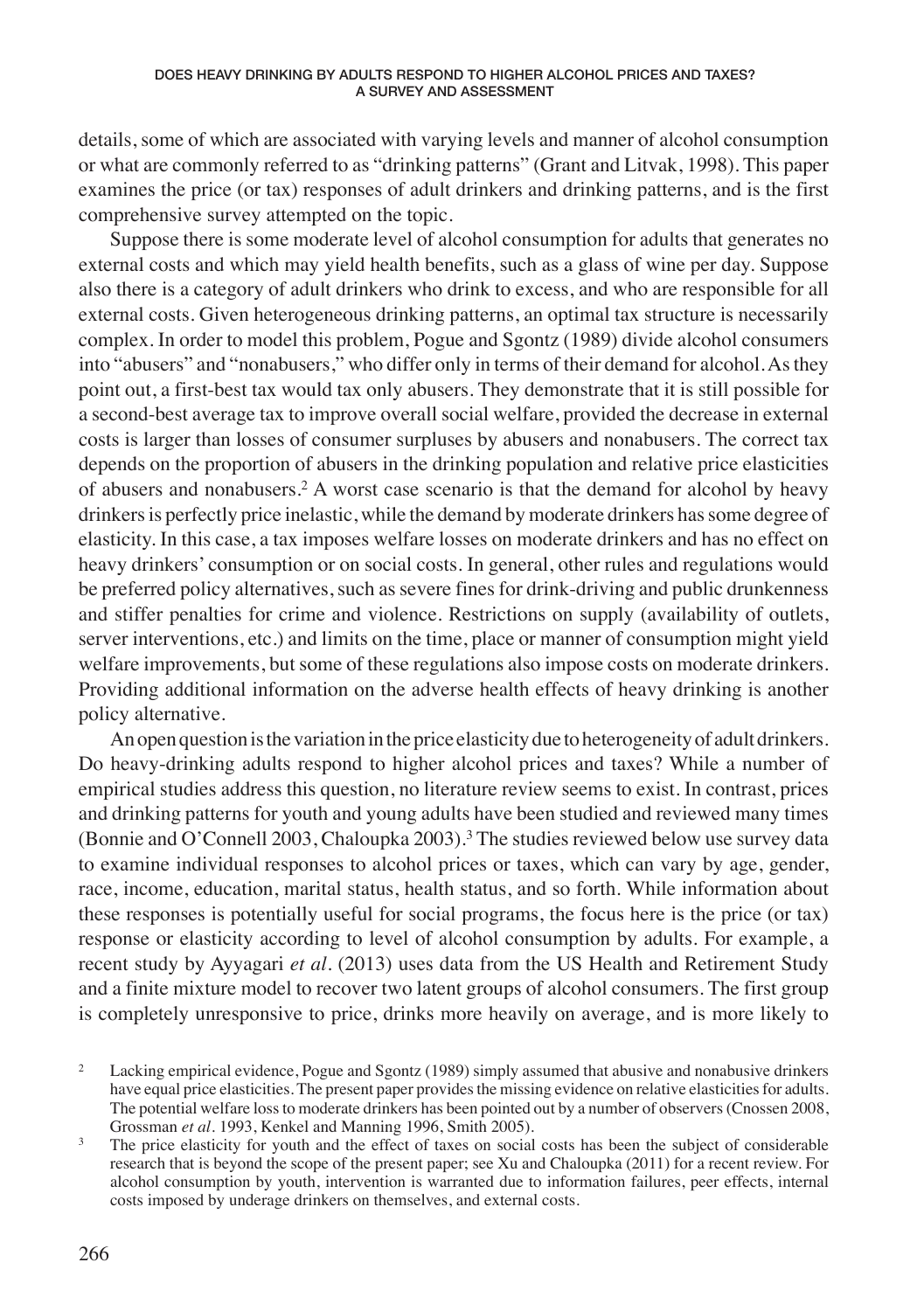#### Jon P. Nelson

engage in "binge" drinking. The second group is responsive to price (elasticity of  $-1.69$ ) and drinks lightly or moderately. The second group also is more disadvantaged in terms of education, health, and financial resources. Ayyagari *et al.* (2013) conclude that attention to drinker heterogeneity is critical in welfare analyses because higher taxes could well fail to reduce alcohol-related externalities in a substantial manner.

The objective of this study is to test the robustness of this result by conducting a review of empirical studies on price (or tax) response/elasticity of adult drinkers, ages 26 years and older. Starting with a database of 573 studies of alcohol demand and alcohol-related outcomes, primarily in the field of economics, the review examines two sets of relevant studies. First, a set of 19 individual-based studies that report empirical results for price responses by heavydrinking adults. Second, a set of nine studies that report empirical results for alcohol prices and liver cirrhosis mortality. As is well known, cirrhosis develops in about 10-20% of individuals who drink heavily over a decade or more (NIAAA 1998). It is generally irreversible, but can be interrupted. At least half of cirrhosis fatalities are alcohol-related. In 2007, it was the 12th leading cause of death in the US (Yoon and Yi 2010). Mortality rates worldwide are higher for men and declining inNorthAmerica,Japan,Australia, and southernEurope, butrising inEastern Europe and the UK (Bosetti *et al.* 2007). Examination of two sets of studies provides evidence regarding price responses of heavy drinkers and a closely-related adverse health outcome.

The remainder of the paper is divided into five parts. The next section provides a brief review of the aggregate price elasticity literature, including averagesreported in several recent meta-analyses. This information provides a benchmark for closer examination of drinking patterns. This is followed by a section that explains the details of the survey and comments on two important measurement issues. Two sections contain surveys of the studies of price responses for adult drinking and studies of alcohol prices and cirrhosis mortality. The last section assesses limitations of the studies and policy implications of the review. Two appendices provide additional details on the studies.

### II. REVIEW OF AGGREGATE PRICE ELASTICITY ESTIMATES

Numerous studies have been conducted by applied researchers that estimate demand relationships for alcohol beverages. Older studies tend to use aggregate (population-level) time-series data from which price elasticities are easily obtained or which can be calculated with some degree of confidence. More recent studies have used individual-level and household survey data, where price responses by different groups of consumers are conceptually possible. Averages for aggregate elasticity estimates are contained in a number of past reviews, including three recent meta-analyses (Fogarty 2009, Gallet 2007, Wagenaar *et al.* 2009a). The reviews tend to focus on broad comparisons, such as average elasticities by beverage, country, and time period. Table 1 displays the averages found in ten reviews and three country-level studies. Two regularities are apparent: first, beer has a price elasticity of about  $-0.30$  to  $-0.40$ , and is clearly the least elastic of the beverages; and, second, the price elasticity for total alcohol is about – 0.50 to – 0.60. With regard to other beverages, early reviews suggested that wine and spirits had elasticities close to or slightly greater than unity, but these reviews relied on studies for the UK and US. More recent reviews cover a broader range of countries and more recent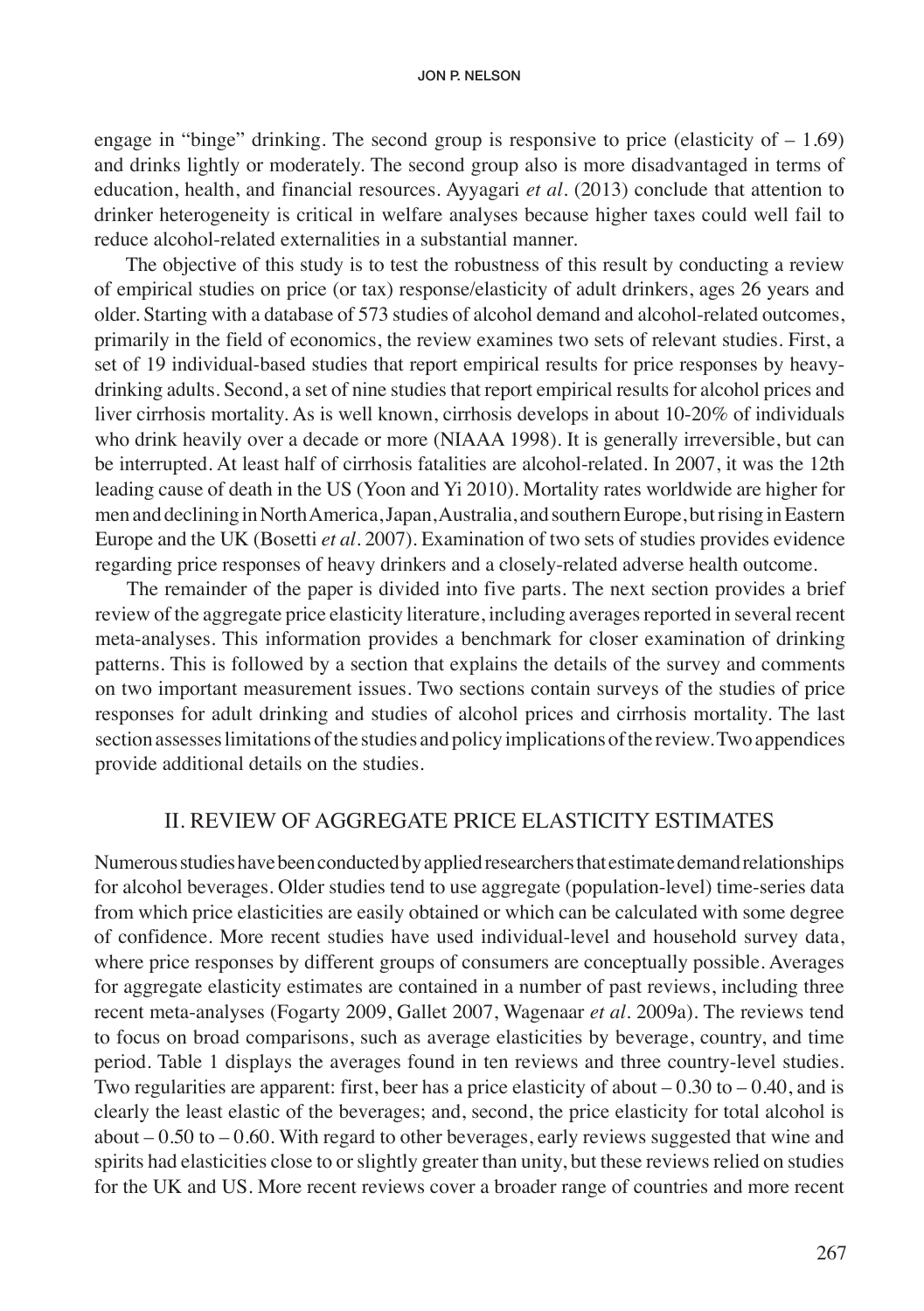| Study/Date/Type                                                                                   | Beer                                                       | Wine                                                       | Spirits                                                    | Alcohol                                     |
|---------------------------------------------------------------------------------------------------|------------------------------------------------------------|------------------------------------------------------------|------------------------------------------------------------|---------------------------------------------|
| Ornstein (1980):<br>aggregate data studies                                                        | $-0.40(19)$                                                |                                                            | $-1.00(18)$                                                |                                             |
| Ornstein & Levy (1983):<br>aggregate data studies                                                 | $-0.45(19)$                                                | $-1.01(24)$                                                | $-0.89(18)$                                                |                                             |
| Clements & Selvanathan (1991):<br>aggregate data                                                  | $-0.17(8)$                                                 | $-0.42(8)$                                                 | $-0.36(8)$                                                 | $-0.59(3)$                                  |
| Selvanathan (1991):<br>country-level data<br>pooled countries                                     | $-0.22(9)$<br>$-0.19(9)$                                   | $-0.38(9)$<br>$-0.53(9)$                                   | $-0.37(9)$<br>$-0.28(9)$                                   |                                             |
| Leung & Phelps $(1993)$ :<br>aggregate data studies                                               | $-0.39(19)$                                                | $-0.99(15)$                                                | $-0.82(18)$                                                | $-0.50(1)$                                  |
| Edwards et al. (1994):<br>aggregate data studies                                                  | $-0.36(36)$                                                | $-0.86(44)$                                                | $-0.75(37)$                                                |                                             |
| Berggren (1997):<br>aggregate data studies                                                        | $-0.26(10)$                                                | $-0.46(10)$                                                | $-0.68(10)$                                                |                                             |
| Selvanathan & Selvanathan (2005):<br>country-level data                                           | $-0.37(10)$                                                | $-0.46(10)$                                                | $-0.57(10)$                                                |                                             |
| Selvanathan & Selvanathan (2006):<br>developed countries<br>developing countries<br>all countries |                                                            |                                                            |                                                            | $-0.44(24)$<br>$-0.57(19)$<br>$-0.50(43)$   |
| Gallet (2007): meta-analysis<br>median<br>mean<br>individual-level median                         | $-0.37(311)$<br>$-0.55(311)$<br>$-0.76(18)$                | $-0.70(300)$<br>$-0.76(300)$<br>$-0.25(19)$                | $-0.69(290)$<br>$-0.80(290)$<br>$-1.04(7)$                 | $-0.50(263)$<br>$-0.56(263)$<br>$-0.68(41)$ |
| Wagenaar et al. (2009a):<br>mean                                                                  | $-0.46(105)$                                               | $-0.69(93)$                                                | $-0.80(103)$                                               | $-0.51(91)$                                 |
| Fogarty (2009): meta<br>median<br>mean<br>UK studies – mean<br>$US$ studies $-$ mean              | $-0.33(154)$<br>$-0.45(154)$<br>$-0.47(42)$<br>$-0.52(36)$ | $-0.55(155)$<br>$-0.65(155)$<br>$-0.72(39)$<br>$-0.55(31)$ | $-0.76(162)$<br>$-0.73(162)$<br>$-0.76(40)$<br>$-0.60(40)$ |                                             |
| Collis et al. (2010): UK<br>median<br>mean                                                        | $-0.40(31)$<br>$-0.56(31)$                                 | $-0.86(30)$<br>$-0.90(30)$                                 | $-0.72(32)$<br>$-0.75(32)$                                 |                                             |

### *Table 1*: Average Aggregate Price Elasticity Estimates<sup>a</sup>

a Figures in parentheses are the number of observations. Unless indicated, unweighted mean values are shown. Averages in some studies were obtained by setting positive price elasticities equal to zero; when a range was reported the least elastic value was used; and estimates for narrower beverage categories were ignored (e.g., vodka).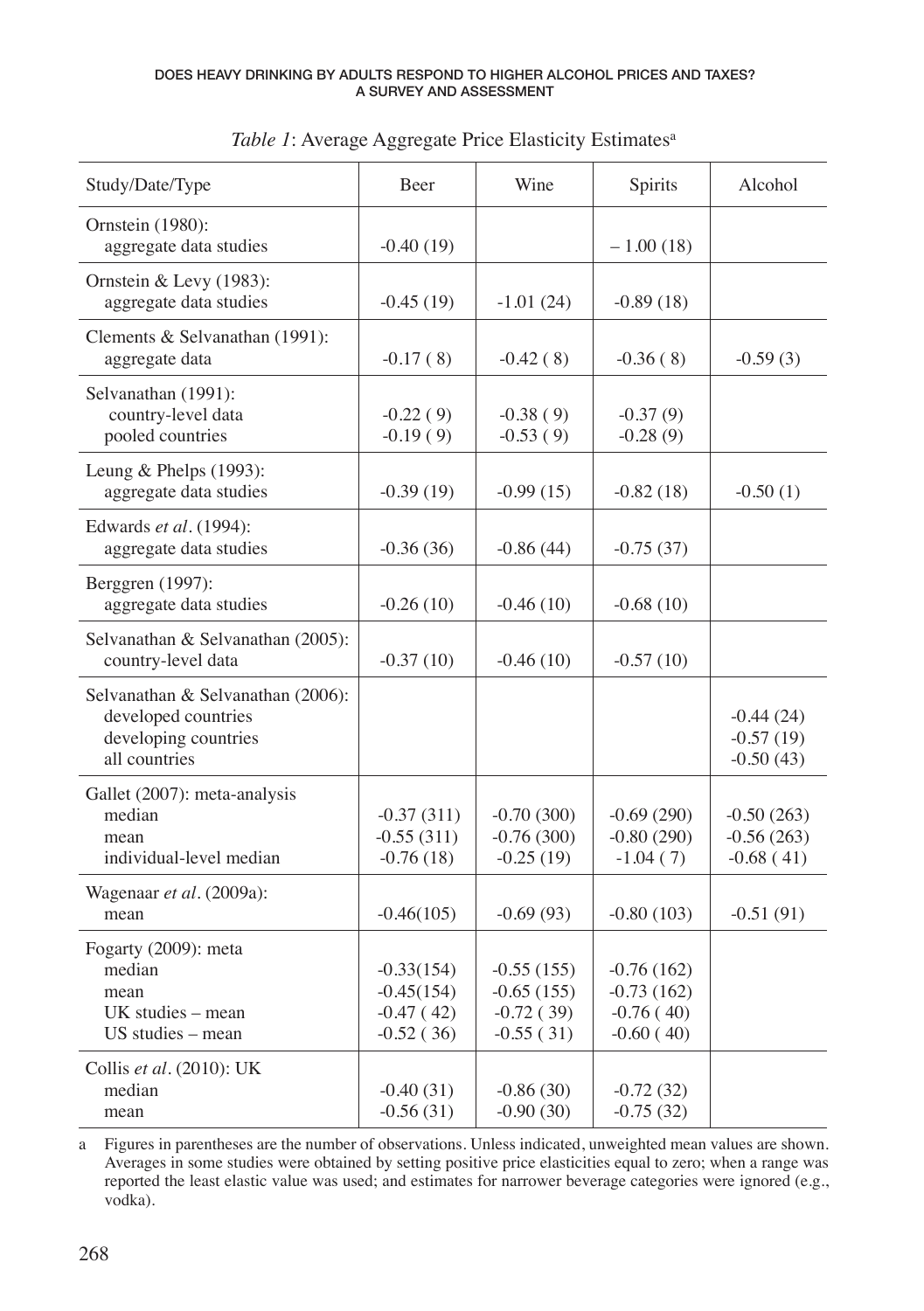time periods. The three meta-analyses suggest that wine and spirits have average elasticities in the range  $-0.70$  to  $-0.80$ . This range of estimates is in line with other summaries (Cook and Moore 2000). Studies that use data for multiple countries yield less elastic demands for individual beverages, but not for total alcohol. Finally, the reviews and studies in *Table 1*  rely almost exclusively on population-level data or summarize a small sample of individuallevel studies.4 Using data from Gallet (2007), median values for individual-level studies are reported in *Table 1*. Three of four comparisons by beverage suggest that individual-level data yield somewhat more elastic demands. However, the meta-regressions in Gallet (2007) fail to confirm this relationship.

The aggregate estimatesin *Table 1* have been widely used for calculation of optimal taxes, simulations of alcohol-related regulations, and other policy discussions. Costs and benefits to moderate or nonabusive drinkers rarely enter these calculations, in part due to the absence of information on drinking patterns and relative price elasticities. Elasticities for heavy – and moderate-drinkingadults arenotidentified.Analysesthat canprovide this empiricalinformation cannot be performed using population-level data, but rather require survey data on households or individuals. These studies provide the basis for this review.

### III. SURVEY METHODS

A search of the literature on alcohol demand was conducted by the author during the months of August-September 2012, with several meta-analyses providing a useful starting point. In addition to the three meta-analyses in *Table 1*, there are several other analyses that focus on alcohol-related adverse outcomes (Elder *et al.* 2010, Karlsson *et al.* 2011, Patra *et al.* 2012, Wagenaar *et al.* 2010). Articles, chapters, books, reports, dissertations, and working papers were examined on alcohol demand and alcohol-related outcomes, such as liver cirrhosis, traffic fatalities, crime, labor productivity and wages, and other outcomes. Some econometric studies on alcohol harms include first-stage or structural demand estimates, which are easily overlooked. Among the search terms used were combinations of "alcohol" AND "tax" (OR "price" OR "elasticity)." Complementary searches also were conducted using "beer," "wine" "liquor," "distilled spirits," "cirrhosis" and "alcohol mortality."Among the databasessearched were EconLit, RePEc, SSRN, JSTOR, AgEcon Search, and on-line retrieval engines for EBSCO Host, ProQuest, ScienceDirect Journals, and Wiley Online Library. References in the studies were used for ancestral-based retrievals. The literature search was restricted to materials in the English language, but not limited to articles in peer-reviewed journals. Numerous Google searches also were conducted, which was especially helpful in locating unpublished materials. Table 2 summarizes the search process, where a total of 573 studies were retrieved. Hard copies were obtained for all studies in entirety. The abstracts and other summaries were screened to select alcohol-consumption studies with individual or household-level data for adults.

It is important to note that tax and price elasticities are not identical, which is a potential source of confusion in prior surveys and analyses (e.g., Wagenaar *et al.* 2009a). Conversion of tax elasticities requires an average price and the derivative of price with respect to the tax rate, i.e., the pass-through rate. Suppose the estimated tax elasticity for spirits is – 0.05, the mark-up is 20%, and the average price is \$20 per bottle. Hence, the estimated price elasticity for spirits is  $E = (\$20*.005) / 1.2 = -0.83$ . The present study avoids this problem by concentrating on statistical significance of effects in each study.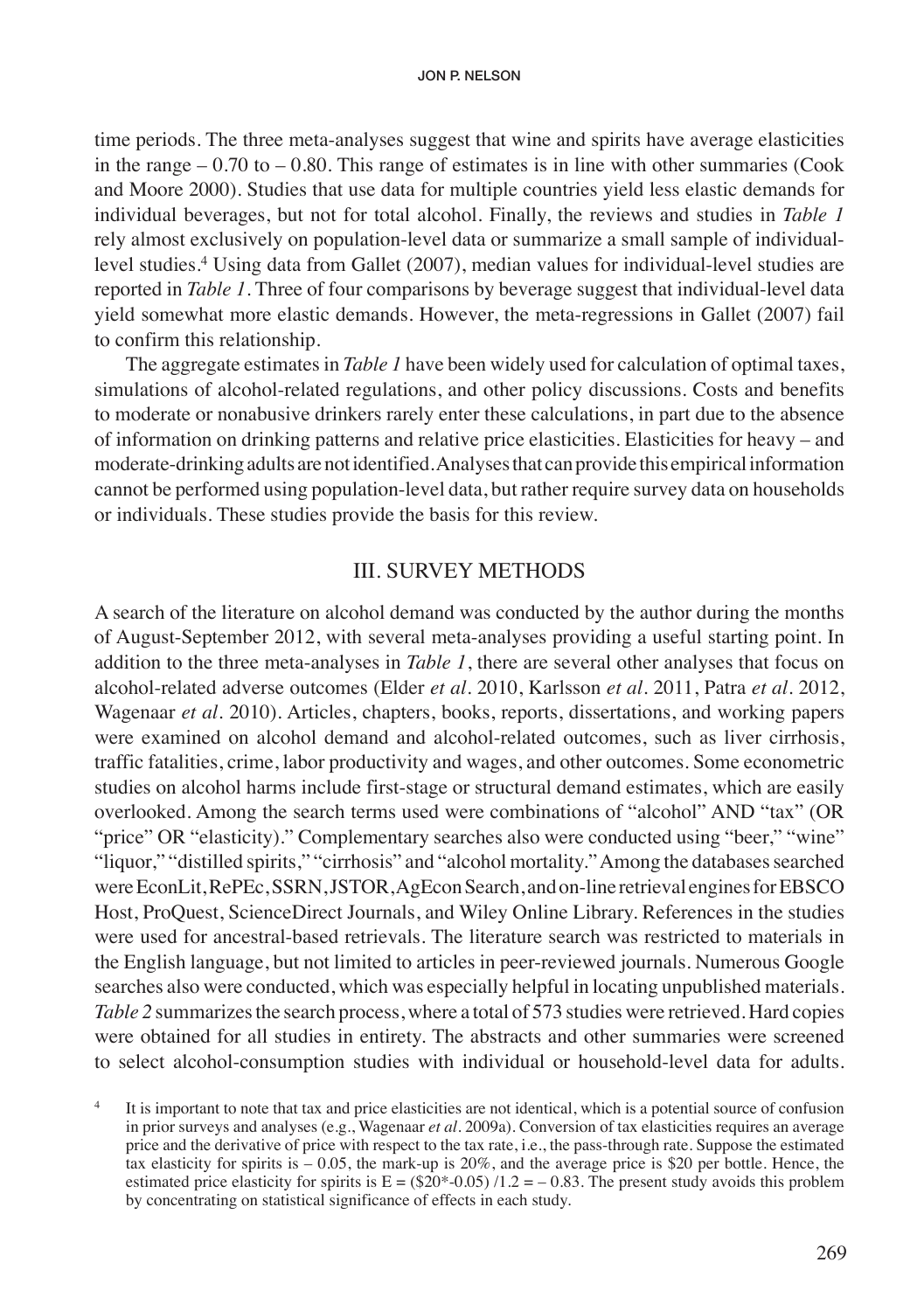Similar procedures were used for studies of cirrhosis mortality, except this search yielded only population-level studies. These procedures narrowed the search to 48 studies of alcohol demand and 51 studies of alcohol – related mortality. Finally, these studies were read in full to determine if they had useable information on price responses of adult drinkers or cirrhosis mortalities. *Table 2* provides the exclusion criteria used. The final results from this appraisal are summarized in two appendix tables.

| <i>Table 2</i> . Results of Literature Search                                                                                                                                                                                                         |
|-------------------------------------------------------------------------------------------------------------------------------------------------------------------------------------------------------------------------------------------------------|
| Total alcohol-related studies examined in search: 573 studies<br>Excluded aggregate (population-level) alcohol demand studies: 350                                                                                                                    |
| Remaining individual-level or mortality studies: 223<br>Excluded survey studies focused on youth or young adults $(< 26$ yrs.): 70<br>Excluded survey studies focused on gender differences: 54<br>Remaining adult or mortality studies: 99           |
| Adult-survey studies examined: 48<br>Excluded studies: 29 – reasons<br>No alcohol demand results: 10<br>No price/tax results reported: 15<br>No std. errors reported: 1<br>Other (duplicate, etc.): 3<br>Included in review, adult-survey studies: 19 |
| Cirrhosis mortality studies examined: 51<br>Excluded studies: $42 -$ reasons<br>No price/tax results reported: 17<br>Total mortality study: 10<br>Other (duplicate, reviews, etc.): 15<br>Included in review, cirrhosis mortality studies: 9          |

*Table 2:* Results of Literature Searcha

<sup>a</sup>A complete bibliography of the 573 studies is available on the author's academic institution web-page or by request.

*Measurement issues*. Many alcohol demand studies employ large surveys, such as the US Behavioral Risk Factor Surveillance System, National Health Interview Survey, and the Health and Retirement Study. Alcohol consumption data are self-reported, which introduces response errors. Response and measurement errors will bias regression coefficients, but the direction and magnitude of this bias is unknown (Cook and Moore 2000). There also are a numberofmethodological concernsforsurvey-basedalcoholdata (Byrnes *et al.*,2013;Martinic 1998, Sindelar 1993). Many surveys report information on the number of drinks consumed during a specific time period, but the definition of a "drink" is not fixed across countries (see Dufor 1999, ICAP 2013). "Heavy" or "frequent" drinking can be defined in alternative ways (Abel *et al.* 1998, Sindelar 1993), and investigators have adopted different definitions for a variable with this label. Definitions used in each study are reported in the appendix tables and summarized below.

Price data are not obtained from survey respondents and are imputed (or proxied) based on respondents' place of residence. For the US, researchers have tended to use one of two approaches to price measurement. First, alcohol prices are contained in the ACCRA Cost of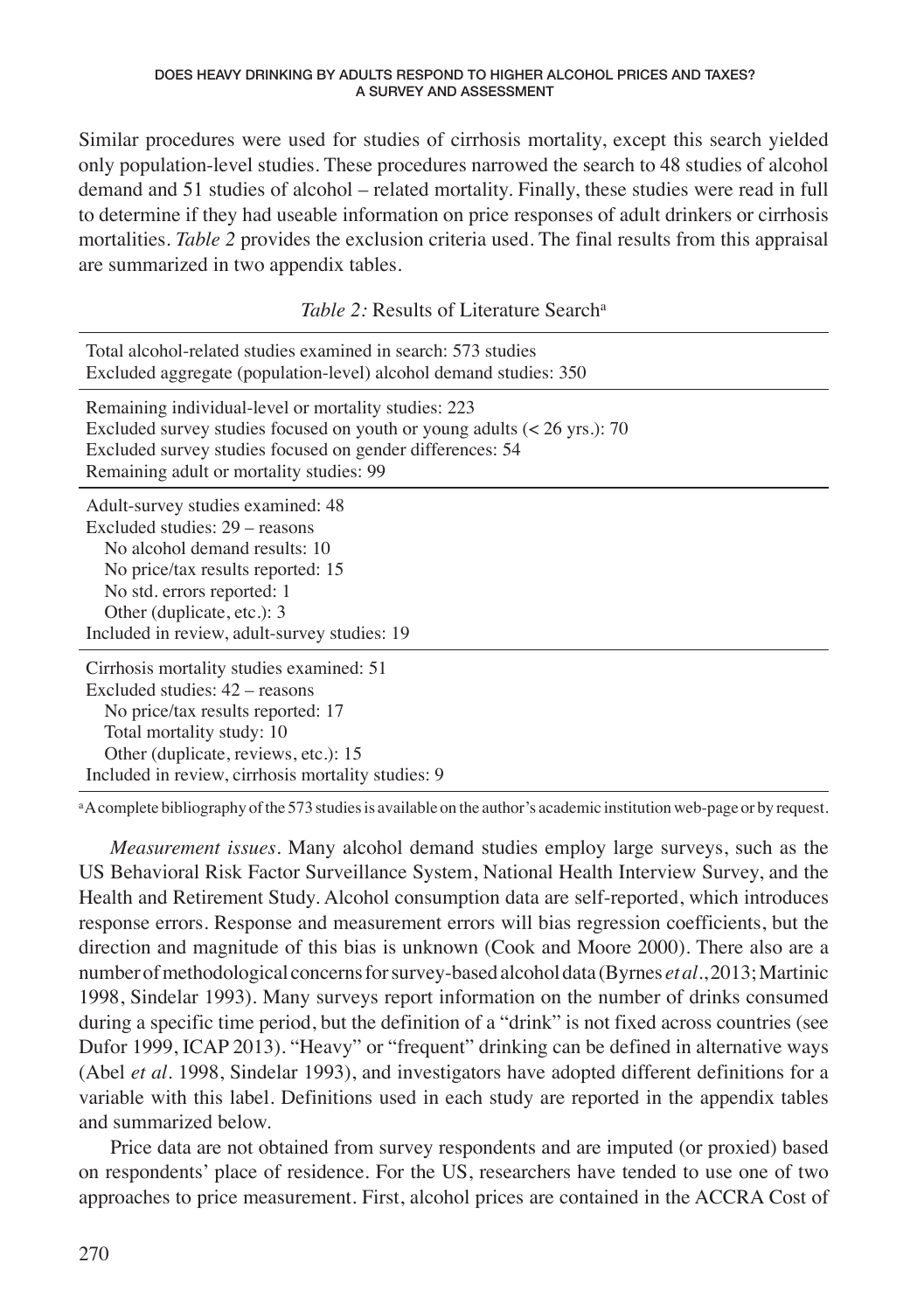Living Index, which is published quarterly for 300 medium and large US cities, and which reports shelf prices for one brand each of beer, wine, and blended whiskey. These data ignore opportunities for substitution across the price spectra, including off – vs. on-premise consumption (Gruenewald *et al.* 2006, Treno *et al.* 1993). Second, many US researchers instead use state beer taxes as a proxy for prices. Both approaches to price measurement have a number of well-known problems. The ACCRA data cannot capture the full spectra of alcohol prices and geographic details are limited. Young and Bielinska-Kwapisz (2003) examine the effects of measurement errors and possible endogeneity of ACCRA prices for the composite demand for alcohol for a panel of 49 states for 1982-1997. Depending on model specification and econometric method, they find substantial variation of price elasticity estimates (-1.24 to  $0.027$ ), which they conclude is evidence of measurement error. Only one of their six estimates comparesfavorablywiththe consensus averageof–0.50in*Table 1*.Ruhm*et al.*(2012) compare ACCRA prices to prices from UPC scanner data on grocery store alcohol sales.<sup>5</sup> They show that in most markets ACCRA prices are higher for beer and spirits and lower for wine. Using alcohol data from the National Epidemiological Survey, they demonstrate that ACCRA prices fail to yield stable estimates of the price elasticity for beer. Using scanner data, they find a statistically insignificant beer price elasticity of – 0.28.

Awidely adopted alternative, especially in the alcohol-harmsliterature, isto use state beer taxes as an empirical proxy for beverage prices. A prime attraction is that taxes are policy variables. The assumption is that taxes are fully passed through to prices. Most studies of this relationship report some over-shifting (Bergman and Hansen, 2010; Kenkel, 2005; Young and Bielinska-Kwapisz 2002). However, state taxes are a small percent of beer prices and tax rates have changed infrequently over time. This suggests that cross-sectional variation in prices is likely dominated by non-tax factors and any temporal variation in real tax rates is largely due to generalinflation(Dee1999b).State alcoholtaxes alsomaybe endogenouslydetermined(Kubik and Moran, 2001) or might capture state-to-state variation in drinking sentiment (Dee 1999b). Young and Bielinska-Kwapisz (2002) report that beer taxes are poor predictors of alcohol prices. Ruhm *et al.* (2012) find that beer taxes are poor predictors of alcohol consumption compared to scanner price data. They estimate three regressions for beer consumption conditional on beer taxes. All of the tax elasticities are positive and statistically insignificant. These results present a quandary for researchers, and cast doubt on empirical studies using ACCRA prices or alcohol tax variables.<sup>6</sup> Ruhm *et al.* (2012) suggest that the wide variation in elasticities also may reflect the sensitivity of statistical estimates to the selected sample or a tendency by researchers to report only their most "favorable" results (i.e., publication selection bias). These cautions appear to be borne out in the survey results reported below.

<sup>&</sup>lt;sup>5</sup> In the US, eighteen states have monopoly control over the wholesaling or retailing of alcohol beverages. For the control states, Ruhm *et al.* (2012) use shelf price data from the National Alcohol Beverage Control Association. The information on prices is condensed into average prices per ethanol equivalent using data on the sales and ethanol content of 231 brands of beer, 314 brands of wine, and all brands of spirits.

<sup>&</sup>lt;sup>6</sup> Some past studies on alcohol-harms report null results for beer taxes as a proxy for prices (Dee 1999a, Freeman 2000, Mast *et al.* 1999, Sen 2003); improbably small or large elasticities (Freeman 1999, Sen and Lee 2002); or conflicting resultsforACCRAprices and beer taxes(Young and Bielinska-Kwapisz 2006). See Dee (1999a, 1999b) for discussion of state taxes and identification issues in studies using cross-sectional survey data or longitudinal panel data.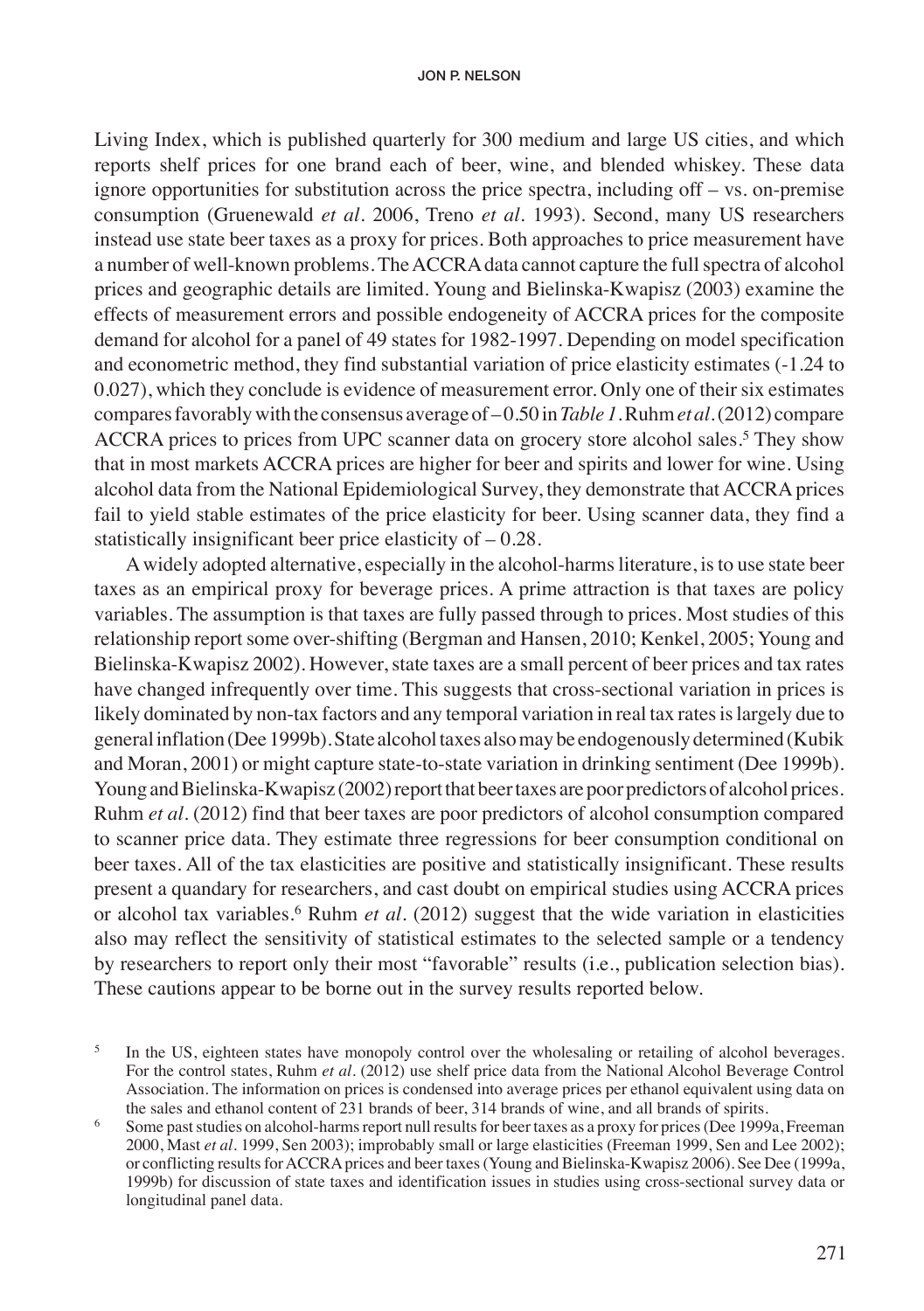### IV. SURVEY RESULTS FOR PRICES AND HEAVY-DRINKING BY ADULTS

The review of 19 studies of heavy drinking by adults is found in appendix *Table A1*. This section describes the data and methods used in the studies and summarizes the key empirical results in tabular form.

*Sample features.*Thirteen studies use individual-level data for the US, while the remaining studies coverAustralia (2 studies), Canada (2), China (1), and Switzerland (1). The US studies use data from seven different national surveys, including the US Behavioral Risk Factor Surveillance System (6 studies), National Health and Retirement Study (2), and supplements to the Health Interview Survey (2). Two studies employ different data sets: Nelson (2008) uses survey data for the US aggregated to the state level; and Heeb *et al.* (2003) use a special two-part survey in Switzerland to examine effects of a tax change for spirits. Many sample sizes are substantial (10,000-plus observations), but smaller samples are found in two Canadian studies, the Switzerland study, and two US studies. The average age of survey respondents is generally around 40-45 years, but older respondents are found in two US studies that use the Retirement Study. All studies based exclusively on youth or young adults (ages 21-26) are excluded. Also excluded is a study by Purshouse *et al.*, (2010). While very detailed, the study covers all age groups(16 years and older) and does not correctly account for zero consumption observations by price-level, beverage, or drinking locations.

*Drinking measures*.Thestudiesemploydifferentmeasuresofdrinkingasadependentvariable asthe studies and surveys define "moderate" and "heavy" drinking in different manners.7 This complicates the review task. *Table A1* reports the definitions used by the investigators. The surveys generally ask questions on drinking frequency during a past period (no. of drinks during past week, month or year) and drinking intensity (no. of drinks per occasion). Thisinformation is combined to create drinking categories by frequency or intensity, but categorizations differ. For example, Kenkel (1996) defines "moderate" drinking as consumption levels below four drinks a day and "heavy" drinking as five or more drinks a day. Kenkel's dependent variable is the number of drinking days at moderate or heavy intensities in the past two weeks or year. However, intensity data are used in different ways, with heavy ("chronic") drinking defined as 2+ drinks daily in Dave and Saffer (2008) to as high as 8+ drinks on a single occasion in the Canadian studies by Auld (2005) and Hamilton and Hamilton (1997). This measurement issue is discussed further below.

*Price measures.* For the US, eight studies use ACCRA price data and five studies use alcohol tax rates. The limitations of these data are discussed above. The US studies employ the price/tax data in different manners, so there is experimental variation. The non-US studies use government price indexes or average prices for broad geographic areas, with some adjustmentsfor beverage orregional differences.Typically these indexes pertain to off-premise consumption. However, there is little geographic information available, so price elasticities mostly reflect variation over time. No study reviewed here attempts to measure on-premise prices and consumption or to separate off – and on-premise consumption. The study for China

7 Two studies are less representative on drinking patterns: Farrell *et al.* (2003) base "heavy drinking" on survey responses that are subject to interpretation; and Shi (2011) does not specifically identify heavy drinkers.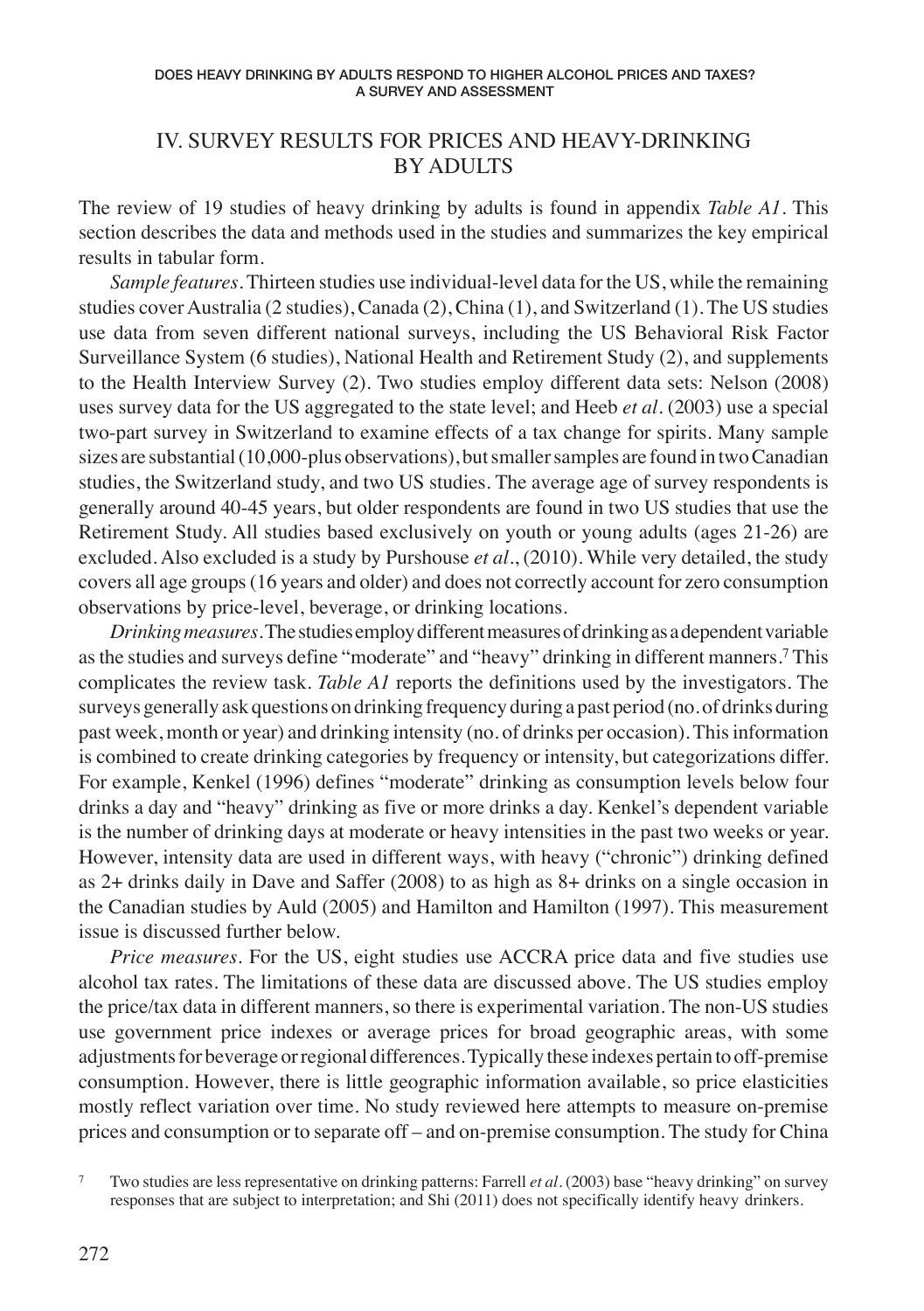by Shi (2011) uses community-level prices for local brands of beer and spirits, but little is known about the quality of these data.

*Econometric models*. A standard feature of survey data on alcohol use is the presence of zero observations, reflecting outcomes for abstainers and non-drinkers. When presented with data with this feature, many econometric studies use a double-hurdle or two-part model, consisting of a discrete choice model (probit, logit, or tobit) for drinking participation (extensive margin) and a continuous model for alcohol demand by those respondents with some consumption (intensive margin). It is possible in two-part models for alcohol prices to affect participation or alcohol consumption or both decisions. Price response and elasticities in two-part models reflect this hierarchy of choices.8 Some studies restrict the sample to only drinkers (e.g., Stout *et al.* 2000). Two recent studies employ more advanced econometric models for discrete choices (Ayyagari *et al.* 2013, Harris *et al.* 2006) and two studies estimate quantile regressions for drinking levels (Manning *et al.* 1995, Shi 2011). In studies that examine wages and earnings, alcohol use and income are jointly endogenous variables (Auld 2005, Hamilton and Hamilton 1997). A recommended research practice is to report empirical results that exclude possibly endogenous variables, which a few studies employ (Ayyagari *et al.* 2013, Farrell *et al.* 2003, Kenkel 1996). Two studies contain results with the price variable interacted with a second variable, using health status or income (Manning *et al.* 1995, Kenkel, 1996).

*Special covariates*. Almost all of the studies include a standard list of explanatory variables for age, gender, race, marital status, income, and so forth, which are excluded from *Table A1*. Three studies examine longitudinal panel data using fixed-effects models (Ayyagari *et al.* 2012, McLellan 2011, Nelson 2008), but true panels are not common in large surveys. Greater interest is associated with variables that do not appear in other studies or which are not common, especially policy-related variables. Several studies contain results for state-level regulations regarding alcohol sales or drink-driving. Only one study includes border state prices (Kenkel 1996) and only one study includes outlet density (Nelson 2008). Among studies with other special variables, those that contain variables for health status or health knowledge are notable: An and Sturm (2011), Auld (2005), Ayyagari *et al.* (2013), Dave and Saffer (2008), Hamilton and Hamilton (1997), Kenkel (1996), and Shi (2011).

*Empirical results for heavy drinking.* Empirical results from 19 studies are summarized in *Table 3.* Heavy-drinking adults are significantly and substantially responsive to prices in only two studies (Dave and Saffer 2008, Rhoads 2010), and even these studies contain mixed results. The other 17 studies indicate that heavy drinkers have statistically insignificant responses to changes in alcohol prices or taxes. However, several studies find that moderate drinkers are price responsive. For example, Harris *et al.* (2006, p. 794) report that for Australia, "whilst an increase in alcohol price decreasesthe utility of occasional and moderate drinkers, its effect on frequent drinkers' utility is statistically insignificant." Similar results for Australia are found in Byrnes *et al.* (2013). In a few studies in *Table 3*, there is some indication that the youngest group of adult drinkers might be price responsive (Dave and Saffer 2008, Gius 2002, Heeb *et al.* 2003). Price effects for adult drinking-participation also cannot be ruled out (Dave and

<sup>8</sup> Ayyagari *et al.* (2013) argue that two-part models are not required for adults because occasional drinkers go back and forth between no drinks and light drinking. Their finite mixture model allows for a degenerate distribution at zero, so two-part models emerge as a special case.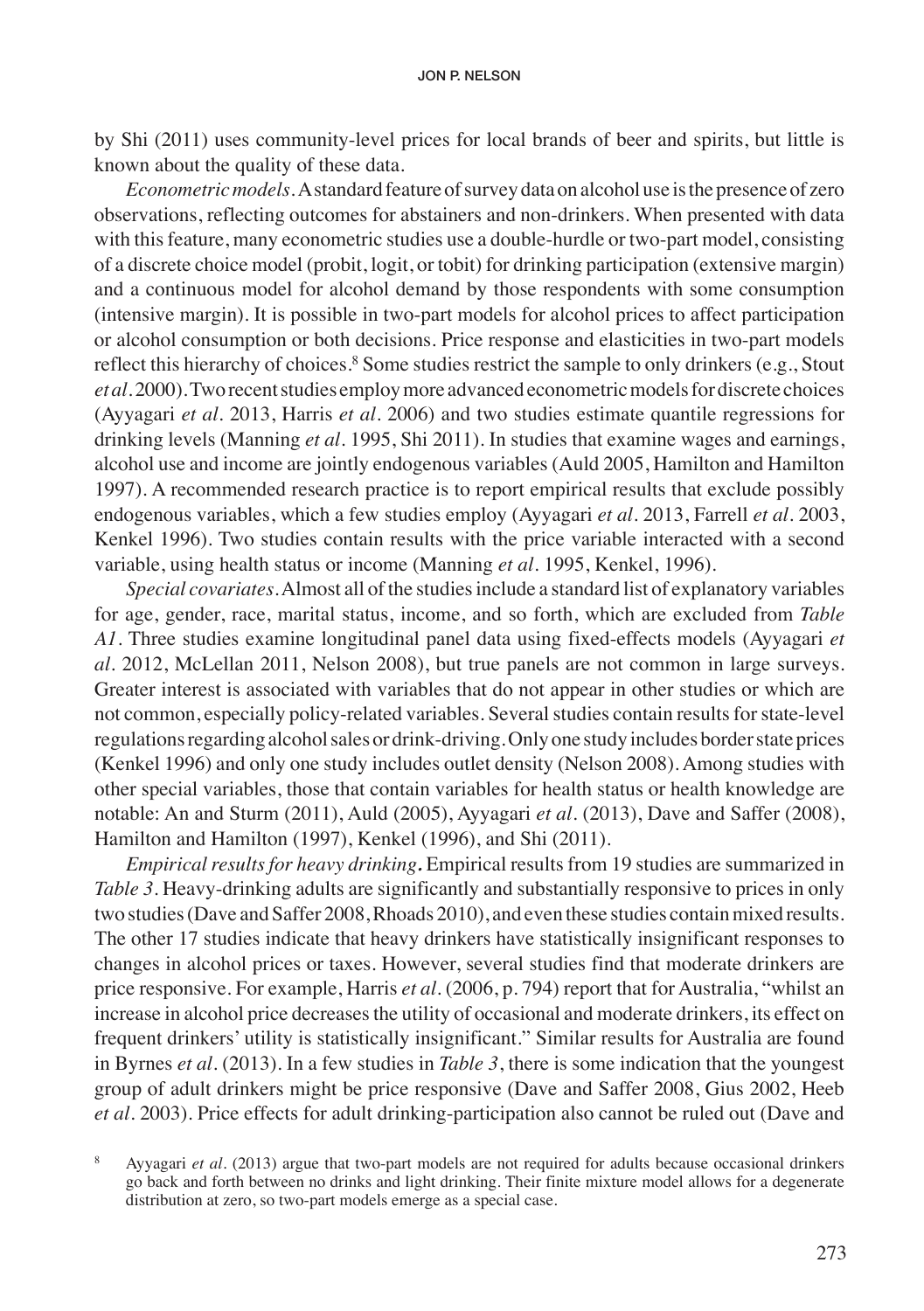Saffer 2008, Sloan *et al.* 1995). However, based on the results in *Table 3*, it cannot be argued convincingly that heavy drinking by adults can be curbed extensively by higher alcohol prices or higher taxes. On the other hand, the evidence is consistent with price being important for moderate drinkers and possibly for participation and drinking by the youngest adult respondents.

| Study, Country,<br>Time period                | Ave. age<br>(yrs.) | Main findings                                                                                                                                                                                                                                                          |
|-----------------------------------------------|--------------------|------------------------------------------------------------------------------------------------------------------------------------------------------------------------------------------------------------------------------------------------------------------------|
| An & Sturn (2011),<br>USA, 1984-2009          | 44.8               | At 21 or more drinks per month, beer taxes are<br>insignificant at 4 of 6 levels. Insignificant at highest<br>level. Light drinking is responsive to taxes.                                                                                                            |
| Auld (2005), Canada,<br>1985 & 1991           | 37.9               | Relative to moderate drinkers, alcohol price index is<br>insignificant for heavy drinkers and non-drinkers. Price<br>is insignificant for alcohol participation.                                                                                                       |
| Ayyagari et al. (2013),<br>USA, 1996-2004     | 65 (est.)          | Heavy drinking latent group is unresponsive to<br>alcohol prices. Moderate drinking latent group is price<br>responsive. Heavy drinkers more likely to binge.                                                                                                          |
| Byrnes et al. (2013),<br>Australia, 2001-2007 | 45                 | Frequency of use is price responsive at two lowest<br>intensity levels (0, 1-4 drinks per occasion), but<br>insignificant at higher levels (5-9, 10+ drinks).                                                                                                          |
| Dave & Saffer (2008),<br>USA, 1999-2004       | 39.6 &<br>67.9     | For alcohol participation, beer tax is significant for<br>risk adverse and risk tolerant individuals. Beer tax is<br>insignificant for heavy drinking $(2+$ drinks daily) in<br>Health and Retirement Study sample.                                                    |
| Dee (1999b), USA,<br>1984-1995                | 45.5               | Chronic alcohol use and binge drinking are<br>insignificantly affected by taxes (beer, liquor) in full<br>sample and nine subsamples. Models rely on state-fixed<br>effects for identification.                                                                        |
| Farrell et al. (2003),<br>USA, 1991-1992      | 40.3               | Price elasticity for heavier drinking is insignificant for 5<br>of 8 factor scores. Price of alcohol has an insignificant<br>impact on" increased salience of drinking" (highest<br>level of consumption).                                                             |
| Gius (2002), USA,<br>1994                     | 31                 | Alcohol taxes (beer, wine, spirits) are insignificant<br>in 5 of 6 OLS regressions and insignificant for binge<br>drinking in four probit regressions                                                                                                                  |
| Hamilton & Hamilton<br>(1997), Canada, 1985   | $37.6 \&$<br>33.4  | Alcohol price indexes (beer, wine, spirits) are<br>insignificant for heavy drinkers and non-drinkers.                                                                                                                                                                  |
| Harris et al. (2006),<br>Australia, 1995-2001 | 37.9               | Alcohol price index is insignificant for heavy drinkers,<br>but significantly negative for moderate drinkers.<br>Participation elasticities are insignificant or positive<br>for moderate and heavy drinkers, but negative and<br>significant for occasional drinkers. |
| Heeb et al. (2003),<br>Switzerland, 1999      | 45 (est.)          | For high-volume drinkers and binge drinkers at<br>baseline, spirits consumption shows no change for<br>a reduction in spirits tax. Price responses are mostly<br>among younger persons and among lighter drinkers.                                                     |

*Table 3***:** Results in 19 Studies on Alcohol Prices and Heavy Drinking by Adults<sup>a</sup>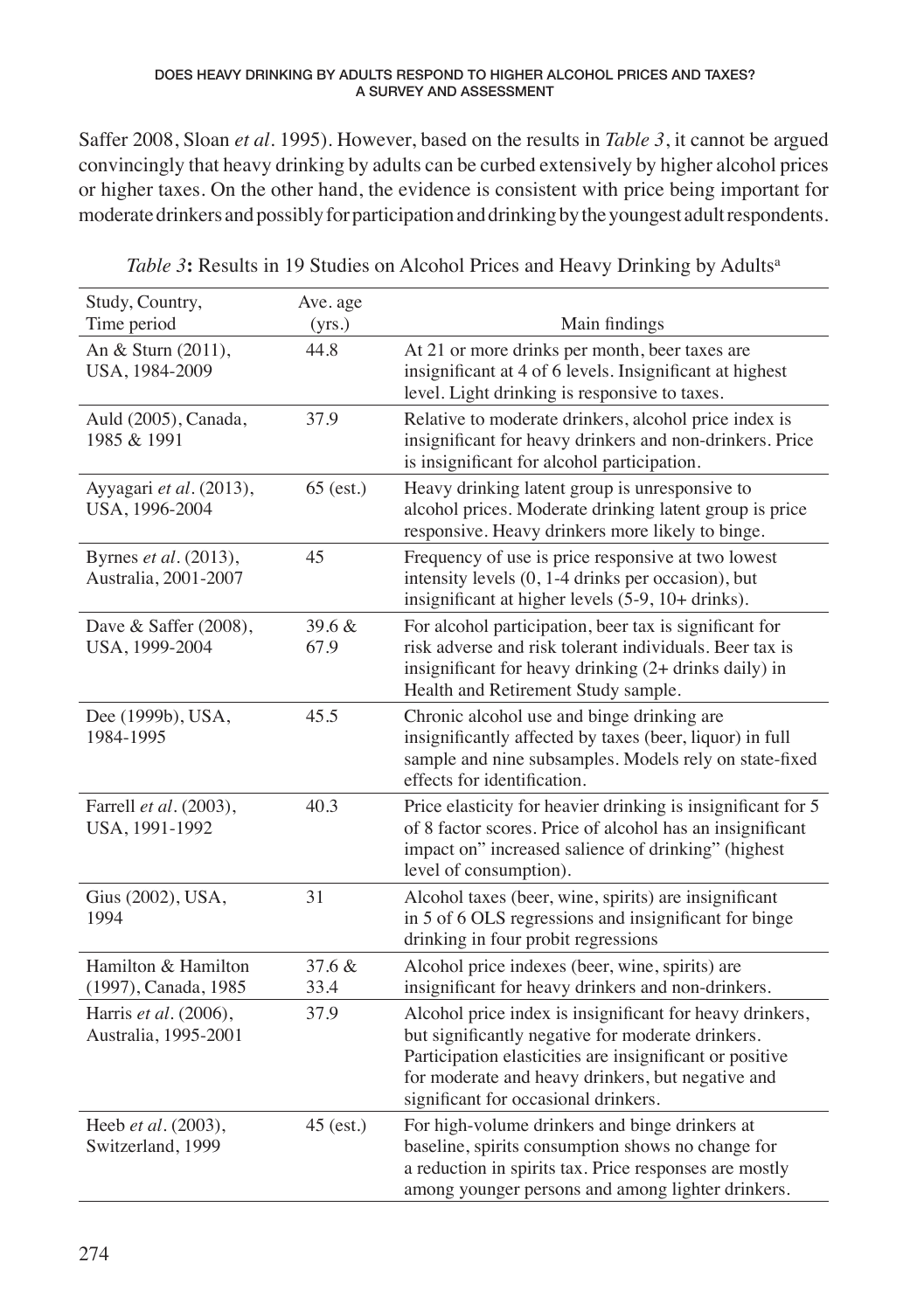| Kenkel (1996), USA,<br>1985                | $43.3 \&$<br>45.7 | Price elasticity is insignificant for heavy drinkers<br>overall, but significantly negative for those with more<br>complete health information. Moderate drinkers are<br>price responsive.                                                                                                                                |
|--------------------------------------------|-------------------|---------------------------------------------------------------------------------------------------------------------------------------------------------------------------------------------------------------------------------------------------------------------------------------------------------------------------|
| Manning et al. (1995),<br><b>USA, 1983</b> | 39.5              | In quantile regressions for drinking intensity, price is<br>insignificant at the 90th and 95th percentiles. For heavy<br>drinking, the conditional and combined elasticities are<br>insignificant. Heaviest drinkers have perfectly price<br>inelastic demands.                                                           |
| McLellan (2011),<br>USA, 2001-2006         | $45$ (est.)       | ACCRA beer price is less than one (for odds ratios)<br>for binge and heavy drinking in regional fixed-effects<br>models, but insignificant in state-fixed effects models.                                                                                                                                                 |
| Nelson (2008), USA,<br>1999-2003           | 44 (est.)         | Beer tax is insignificant in two regressions for binge<br>drinking by adults.                                                                                                                                                                                                                                             |
| Rhoads (2010), USA,<br>1991-2004           | 45                | Price is insignificant for binge drinking in the full<br>sample and binge participation by age groups. For binge<br>intensity, price is negative and significant for two older<br>groups. ages 40-64 and ages 65+, but not for younger<br>adults, ages 25-39 years.                                                       |
| Shi (2011), China,<br>1993-2006            | 45.1              | For males, price is significant in OLS and one tobit<br>regression, but not in two-part regression. For females,<br>price is significant in OLS and two-part regression, but<br>not in logit model. All elasticities are small (-0.1 or less)<br>in quantile regressions. Heavy drinking is not defined in<br>this study. |
| Sloan et al. (1995),<br>USA., 1984-1990    | 45.3              | ACCRA price is significant for probability of any<br>drinking in past month, but not for probability of binge<br>drinking or number of binge episodes. Marginal effects<br>or elasticities are small in all instances for alcohol<br>prices.                                                                              |
| Stout et al. (2000),<br>USA, 1984-1995     | 42                | Alcohol prices are insignificant for heavy drinkers in<br>both drinking and drink-driving regressions.                                                                                                                                                                                                                    |

<sup>a</sup> Statistical significance is based on a t-statistic of 1.96 or more, two-tailed test at the 5% significance level.

# V. SURVEY RESULTS FOR PRICES AND CIRRHOSIS MORTALITY RATES

Table A2 summarizes nine studies of the effects of alcohol prices (or taxes) on mortality rates due to liver cirrhosis. Studies of total mortality, alcohol-related accidents, or alcohol dependence are excluded fromthe review.Not all cirrhosis deaths are due to alcohol consumption, but alcoholis a primary cause in many cases. Several related studies demonstrate a close relationship between alcoholsales and cirrhosis mortality (Bentzen and Smith 2011, Gruenewald and Ponicki 1995, Wilson 1984). A general finding is that aggregate mortality rates respond almost immediately to changes in alcohol consumption. The explanation is that reductions in consumption reduce the "reservoir" of individuals who are about to die from a chronic alcohol-related disease;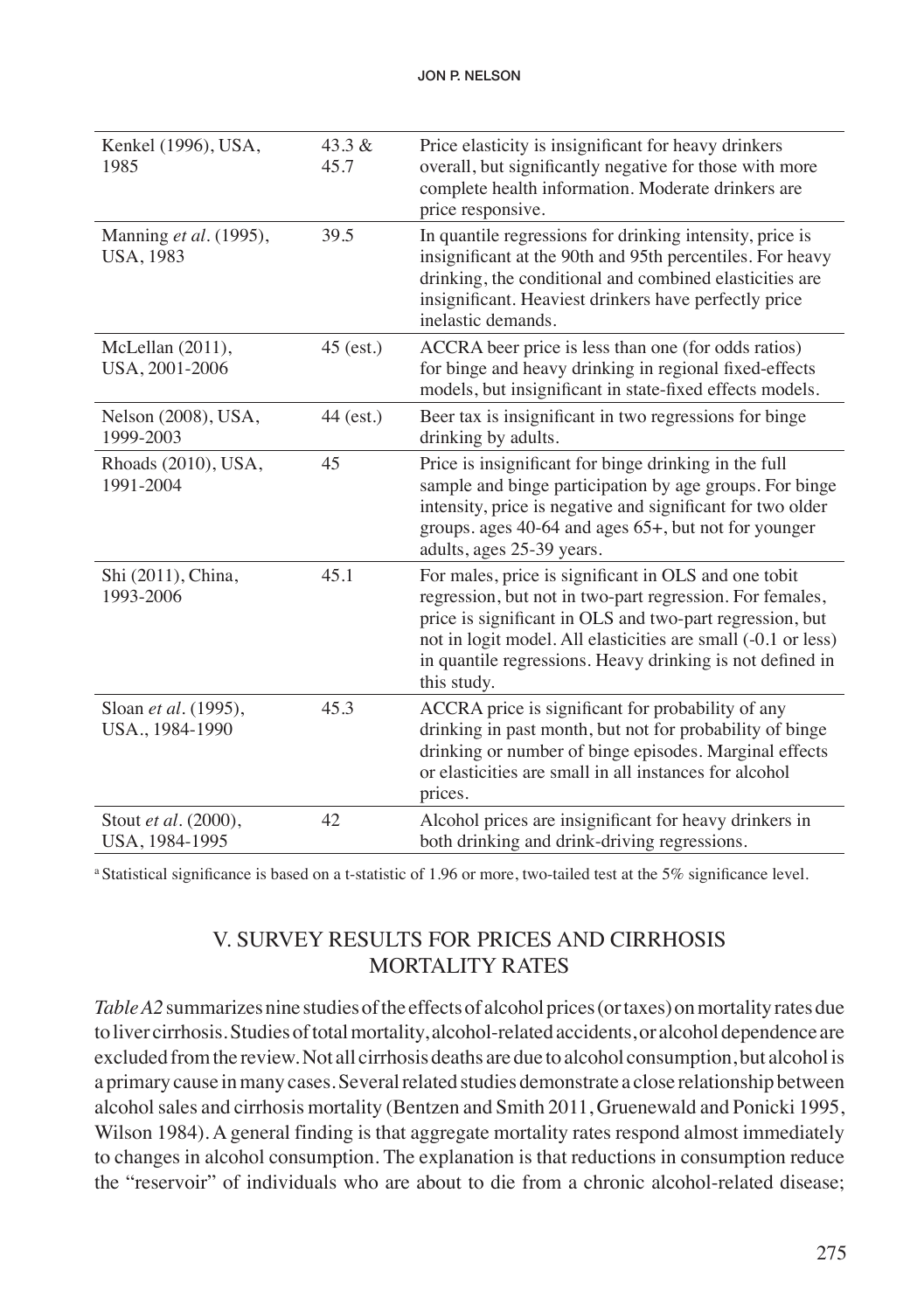see Edwards *et al.* (1994), Cook and Tauchen (1982), and Sloan *et al.* (1994). Conceptually, prices affect alcohol consumption (demand or consumption relationship) and chronic alcohol consumption results in cirrhosis deaths (mortality relationship). In the empirical literature, researchersestimatereduced-formmodels,wheredeterminantsofalcoholdemandaresubstituted for alcohol consumption in the mortality relationship. Hence, some covariates in reduced-form relationships, such as income, have indeterminate signs (Nelson and Young 2001).

*Sample features.* Six studies employ annual US state-level data (one study uses a single state) for different time periods, ranging from seven years to 28 years in duration. Two studies use an international panel of 17 developed countries and one study uses time-series data for Poland.Time-series data raise issues of non-stationarity, but only the study forPoland addresses this concern (Bielinska-Kwapisz and Mielecka-Kubien 2011). Sample sizes range from 45 observationsto 1224 observations. The literature search did not locate any studiesthat employ individual – or household-level data for prices and cirrhosis mortality.

*Dependent variables and prices.* Most of the studies use annual age-adjusted state – or country-level mortality rates.The study by Sloan *et al.*(1994) examines alcohol primary-cause fatalities, which includes cirrhosis. The Alaska study by Wagenaar *et al.* (2009b) also uses a broader definition of alcohol-related fatalities that includes all deaths in which alcohol is a primary cause. Two studies use alcohol taxes and three studies use ACCRA prices or prices for specific brands of spirits. Three studies use price indexes or average prices constructed from sales data. The Alaska study uses an interrupted ARIMA model for quarterly data and state tax changes in 1983 and 2002.

*Econometric models*. Several state – and country-level studies use panel data econometrics, but some results are sensitive to this specification (Sloan *et al.*, 1994).<sup>9</sup> Several studies use logit models for the log odds ratio of mortality rates. This is a natural specification to use when the dependent variable can be interpreted as a probability of occurrence. Three studies test for rational addiction in alcohol consumption and include lagged and leading values of the dependent variable and prices (Bielinska-Kwapisz and Mielecka-Kubien 2011, Grossman 1993, Sloan *et al.* 1994). Other studies use lagged values for prices on the assumption that mortality may not respond immediately to price or tax changes (Cook and Tauchen 1982, Ponicki and Gruenewald 2006). Using this specification, short – and long-run changes in mortality due to a change in state taxes on spirits are reported in Cook and Tauchen (1982). Heien and Pompelli (1987) report that stress variables, such as unemployment and divorce, are more important in their study of cirrhosis mortalities and alcohol abuse.

*Empirical results for cirrhosis mortality.* The empirical results are summarized in *Table 4*. Taken as a whole, the results in the nine studies present a mixed picture of the effect of alcohol prices on cirrhosis mortality. Three studies report insignificant results for prices: Bielinska-Kwapisz and Mielecka-Kubien (2011), Heien and Pompelli (1987), and Sloan *et al.* (1994). Fourstudies contain mixed resultsfor differentregressions or combinations of variables:Cook and Tauchen (1982), Grossman (1993), Ponicki and Gruenewald (2006), and Wagenaar *et al.*

<sup>&</sup>lt;sup>9</sup> State fixed-effects control for time-invariant differences among states, such as public attitudes toward drinking. Sloan *et al.* (1994) argue this specification greatly reduces endogeneity concerns, so the more important empirical issue is inclusion or exclusion of time fixed-effects; see also Dee (1999a, 1999b) on longitudinal panel data econometrics.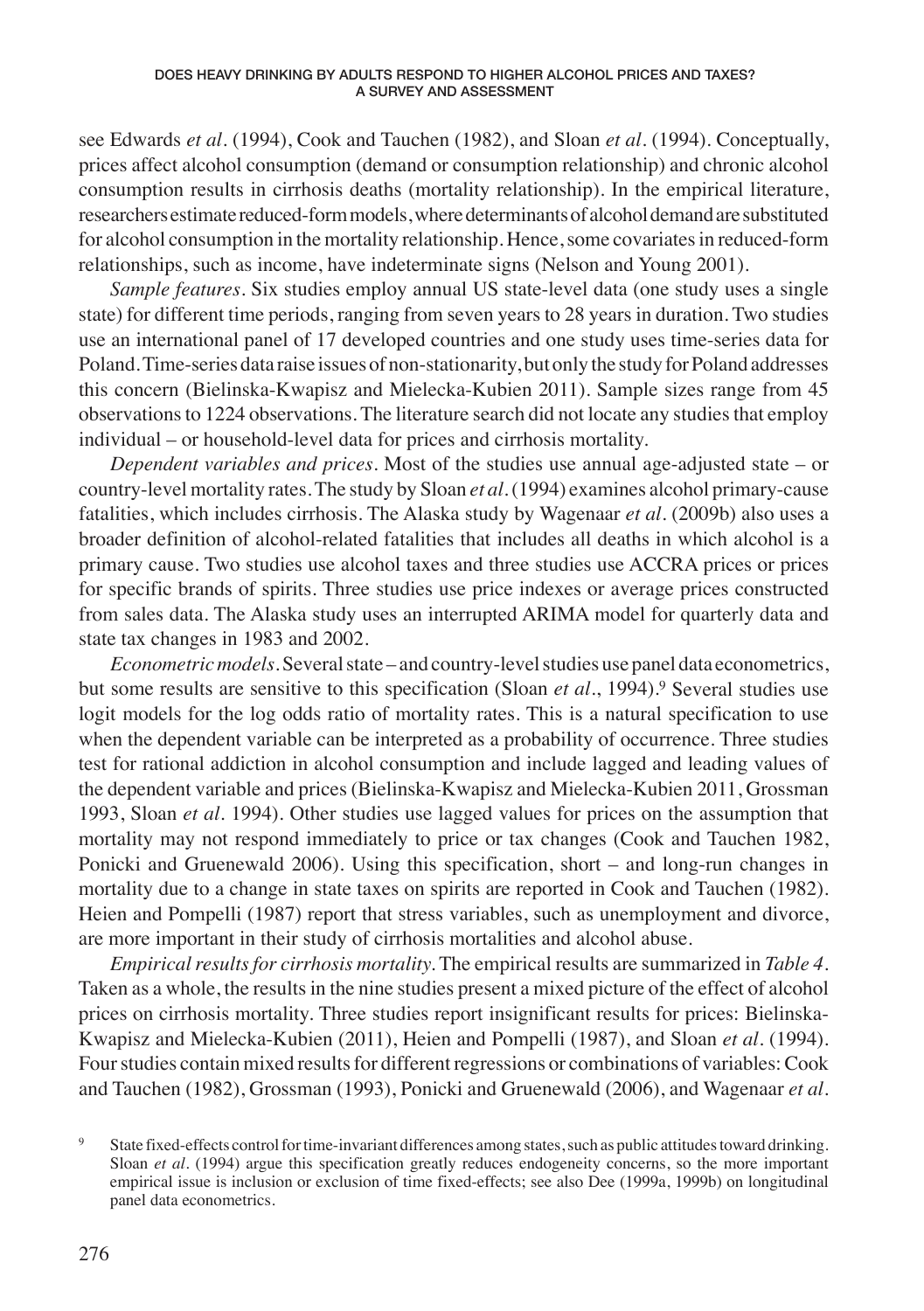| Heien & Pompelli (1987),<br>Mielecka-Kubien (2011),<br>Cook & Tauchen (1982),<br>Grossman (1993), USA,<br>Bielinska-Kwapisz &<br>Poland, 1950-2005<br>USA, 1962-1977<br>USA, 1968-1977<br>Study, Country,<br>Time period<br>1961-1984 | 24-year panel of 51 states. Annual cirrhosis<br>mortality rate (ages 30 and over). $N = 1224$<br>National time series data. Annual cirrhosis<br>cirrhosis mortality rate (ages 30 and over).<br>9-year panel of 45 states. Annual cirrhosis<br>mortality rate (ages 20 and over). $N = 45$ .<br>16-year panel of 30 license states. Annual<br>mortality rate (ages 44+), logit model<br>measure, Sample size (N)<br>Data type, Dep. variable<br>$N = 480$<br>$N = 405$ . | once-lagged tax rate is insignificantly positive. Sum of coefficients<br>Current spirits tax rate is negative and insignificant $(t = 1.76)$ and<br>demographics, but insignificant in a state fixed-effects model (t =<br>Price of spirits is significant in regression with income and<br>Price of spirits is statistically insignificant ( $t = 0.07$ ).<br>Price variable is statistically insignificant $(t = 1.40)$ .<br>Main findings<br>is significantly negative $(t = 2.45)$ .<br>$1.37$ ). |
|---------------------------------------------------------------------------------------------------------------------------------------------------------------------------------------------------------------------------------------|--------------------------------------------------------------------------------------------------------------------------------------------------------------------------------------------------------------------------------------------------------------------------------------------------------------------------------------------------------------------------------------------------------------------------------------------------------------------------|-------------------------------------------------------------------------------------------------------------------------------------------------------------------------------------------------------------------------------------------------------------------------------------------------------------------------------------------------------------------------------------------------------------------------------------------------------------------------------------------------------|
| (2006), USA, 1971-1998<br>Nelson & Young (2001),<br>17 countries, 1977-1994<br>Ponicki & Gruenewald                                                                                                                                   | cirrhosis mortality rate (ages 15 and over).<br>18-year panel of OECD countries. Annual<br>28-year panel of 30 license states. Annual<br>cirrhosis mortality rate, logit model.<br>840.<br>$N = 306$ .<br>$\frac{1}{Z}$                                                                                                                                                                                                                                                  | Price index variable is significantly negative for cirrhosis mortality,<br>insignificant in regressions that also include beer $&$ wine taxes (t =<br>Spirits tax is significant in regression without other taxes, but<br>but may reflect omitted variable bias or drinking sentiment.<br>1.79 & 1.70). Beer and wine taxes are always insignificant.                                                                                                                                                |
| countries, 1970-1983<br>Saffer (1991), 17                                                                                                                                                                                             | 14-year panel of OECD countries. Annual<br>cirrhosis mortality rate, logit model.<br>238.<br>$\frac{1}{Z}$                                                                                                                                                                                                                                                                                                                                                               | Price index variable is significantly negative for cirrhosis mortality,<br>but may reflect omitted variable bias or drinking sentiment.                                                                                                                                                                                                                                                                                                                                                               |
| Sloan et al. (1994), USA,<br>1982-1988                                                                                                                                                                                                | 7-year panel of 48 states. Alcohol primary-<br>cause fatalities in four areas. $N = 336$ .                                                                                                                                                                                                                                                                                                                                                                               | insignificant. Excluding fixed-effects, the alcohol price is negative<br>In two regressions with state fixed-effects, ACCRA price is<br>and significant ( $t = 2.95$ ).                                                                                                                                                                                                                                                                                                                               |
| Wagenaar et al. (2009b),<br>Alaska, 1983 & 2002                                                                                                                                                                                       | in which alcohol is the primary cause (liver,<br>increases on all beverages in Alaska in<br>August 1983 and October 2002. All deaths<br>pancreatic, psychoses, dependence, etc.).<br>$N = 116.$<br>Tax                                                                                                                                                                                                                                                                   | Alcohol-caused mortality was significantly reduced by the tax hike<br>in 1983 in three of four regressions. The step function coefficients<br>for 2002 are insignificant in four regressions                                                                                                                                                                                                                                                                                                          |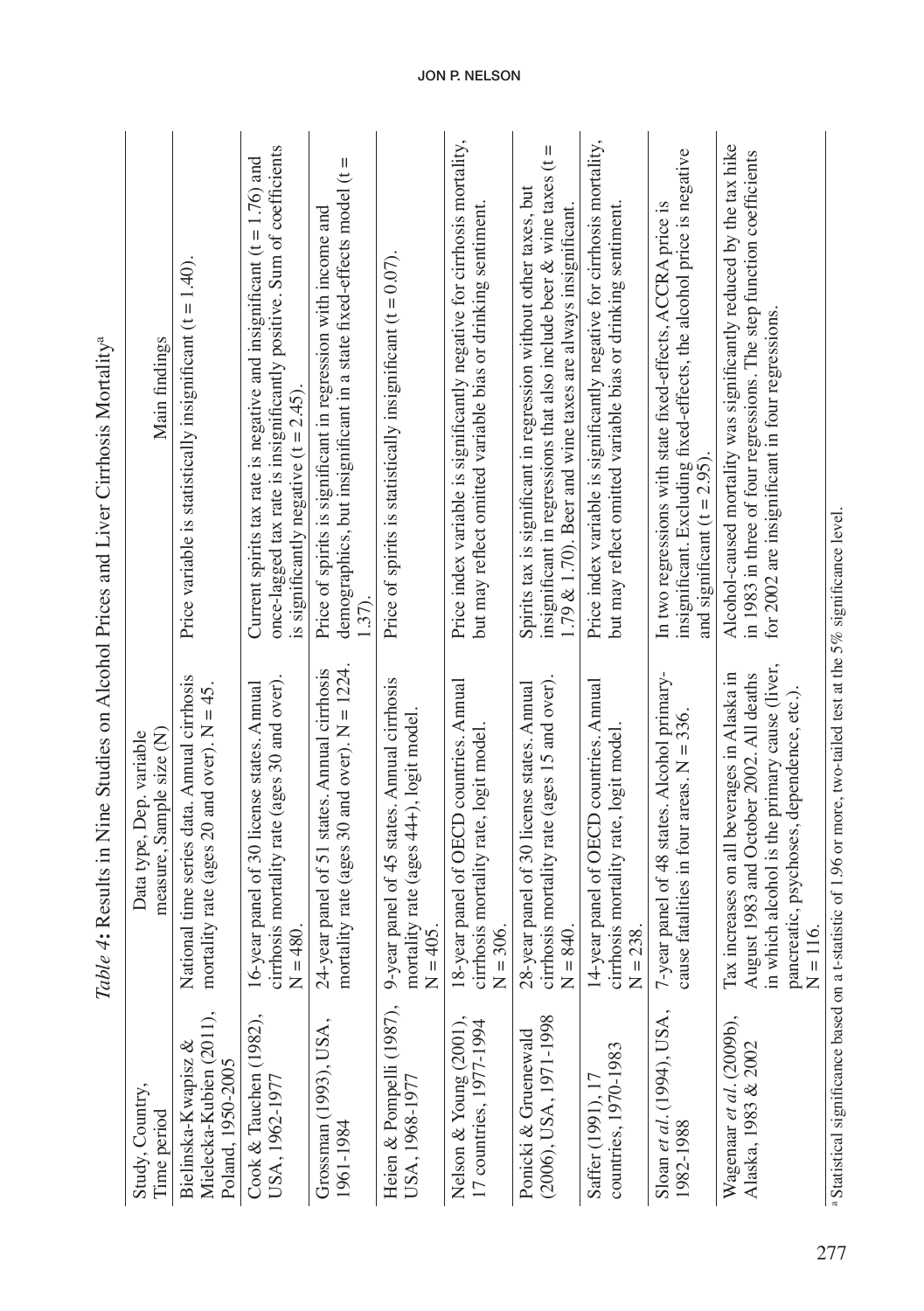(2009b). The two country-level studies contain significant negative coefficients for alcohol prices, but higher prices in these studies might also act as proxies for other (omitted) alcohol policies, such as severe penalties for drink-driving in the Nordic countries (see Nelson 2010). The study by Ponicki and Gruenewald (2006) suggests that taxes on distilled spirits are important, but thisresult is not replicated in Grossman (1993) or Heien and Pompelli (1987). Overall, this is a mixed set of results for alcohol prices or taxes. Other variables, such as unemployment, are important in some studies, including the cross-country studies.

### VI. DISCUSSION

The review found only two of nineteen empirical studies where there was a significant and substantial price/tax response by heavy-drinking adults (ages  $>$  26 years), and even these two studies present mixed results. On the other hand, many studies show that moderate-drinking adults have significant and substantial price/tax elasticities, including both studies for Australia (Brynes *et al.* 2012, Harris *et al.* 2006) and several of the US studies. The review of cirrhosis mortality found only two of nine studies obtained significant negative price/tax effects, but prices in these studies might be proxies for other (omitted) alcohol policies or drinking sentiment generally. The other cirrhosis studies contain mixed results or are sensitive to econometric specifications. Several limitations of the studies should be kept in mind, which also provide a basis for future research in this area.

*Drinking measures*. In general, heavy episodic ("binge") drinking has been used to distinguish between moderate and heavy drinking categories. The most common approaches are: (1) number of days drinking at a given intensity or number of drinks over a given time period (An and Sturm 2011, Byrnes *et al.* 2013, Dave and Saffer 2008, Harris *et al.* 2006, Kenkel 1996, Manning *et al.* 1995); (2) separate variables for number of days or drinks and frequency of binge drinking (Dee 1999b, Gius 2002, McLellan 2011, Rhoads 2010, Sloan *et al.* 1995); and (3) binge drinking frequency only (Ayyagari *et al.* 2013, Heeb *et al.* 2003, Nelson 2008, Stout *et al.* 2000). The remaining studies combine the information on frequency and bingeing (Auld 2005, Hamilton and Hamilton 1997) or use other definitions (Farrell *et al.* 2003, Shi 2011). Five studies use two measures of heavy drinking and four of these studies obtain null results for price responses. Overall, the results do not appear to be sensitive to alternative definitions of heavy drinking or the number of covariates for heavy drinking. For future research, it would be useful to adopt standard definitions or show results for alternative definitions of heavy drinking and binge drinking.

*Price measures*. The US studies use ACCRA price data or alcohol tax rates, which contain limited information on the price spectra or limited geographic variation. The non-US studies use government price indexesfor broad geographic areas, with some adjustmentsfor beverage or regional differences. While these indexes are widely used in aggregate studies, their use for individual-level consumption is questionable. There is little geographic information available, so price elasticities mostly reflect variation over time. No study reviewed here attempts to measure on-premise prices and consumption or to separate off – and on-premise consumption. It would be highly desirable for researchers to make use of UPC scanner price data or surveys with individualized data on prices. A study focusing on home-consumption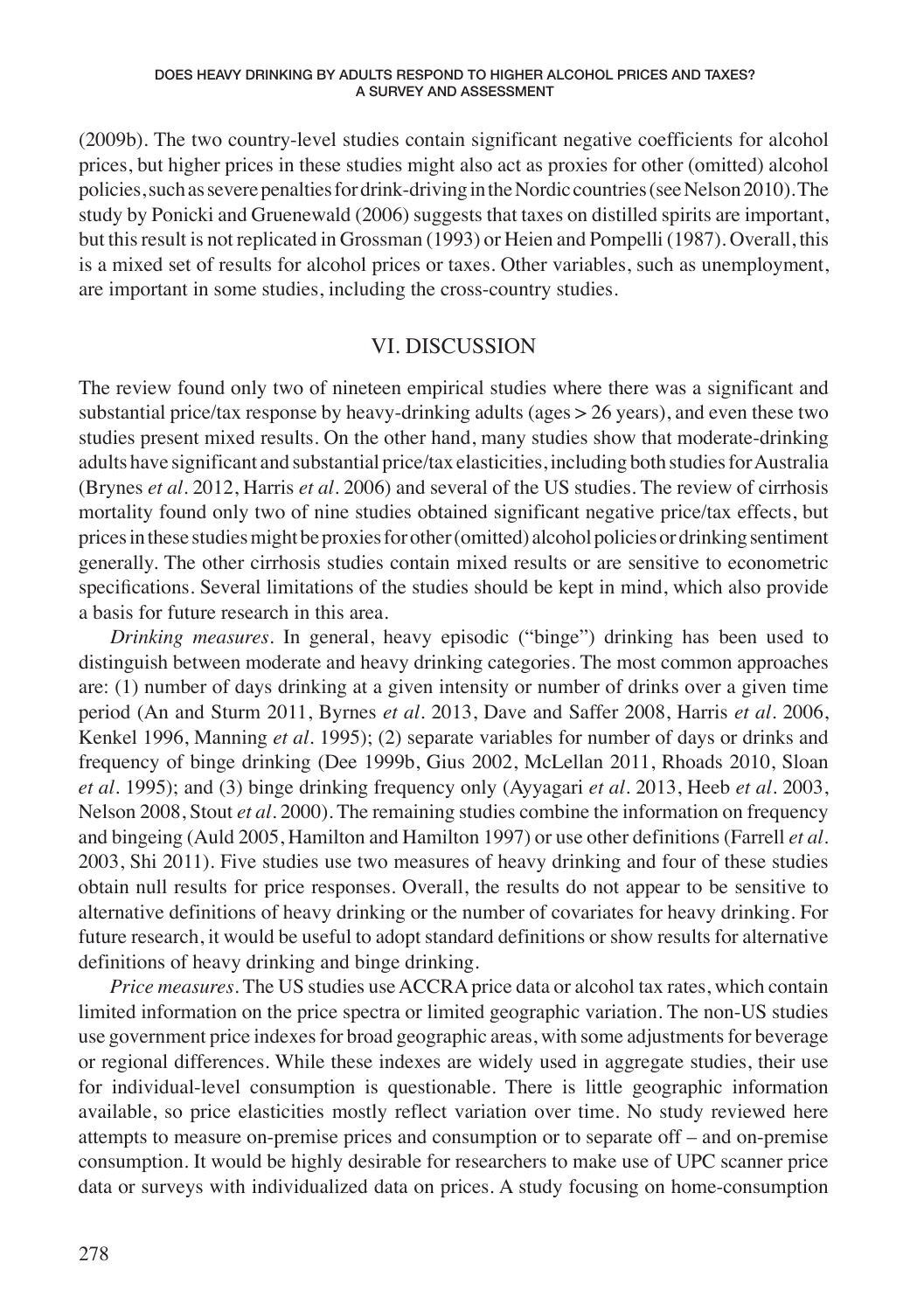could capture any price substitution resulting from higher on-premise prices and restrictive regulations. As demonstrated by Ruhm *et al.* (2012), additional information on prices can be critical for measured responses.

*Cirrhosis results*. Given the insignificant results for heavy drinking by adults in *Table 3*, it is worth asking if the cirrhosis results in *Table 4* present a different outcome. First, none of the mortality studies use individual – or household-level data, so they suffer from all of the shortcomings associated with aggregate data (causality issues, correlated data, non-stationary time-series, etc.). Second, the price data are weak and need to be supplemented with data with more geographic variation (Treno *et al.* 1993). Third, it may be that reductions in mortality are due to changes in drinking behavior by moderate or nonabusive drinkers, who are price responsive. Studies with survey data are needed to determine if price is a causal factor for mortality among heavy drinkers. Fourth, the models in mortality studies need to be supplemented with state fixed-effects (Dee 1999a, 1999b, Stout *et al.* 1994). Fifth, as suggested in Cook and Tauchen (1982), it may be that cirrhosis studies capture a marginal response by heavy drinkers that is missed in studies of alcohol consumption, possibly due to measurement issues discussed above. A research study that examines the joint effect of scanner prices on alcohol demand and cirrhosis mortality for heavy – and moderate-drinking adults would be an important addition in this area.

*Policy assessment*. The case for higher alcohol taxes has been debated extensively by economists (Cook and Moore 1993, 1994, Heien 1995/96), but much of the debate has revolved around related issues, such as the measurement of social costs, tax regressiveness, and incentives for illicit alcohol production and sale. The price responses by youth and young adults were not analyzed in the present paper, but clearly are important for the debate. The lack of a response by heavy-drinking adults may be due to the additive nature of drinking, which also has implications for youth drinking patterns and alcohol policies directed at youth. By analyzing price responses, the present study casts doubt on the effectiveness of alcohol taxes as a means of reducing heavy drinking by adults and its related social costs. Hence, it is useful to summarize results in one study for a non-tax policy variable. Results in Kenkel (1996) suggest that better health information is an effective policy to reduce the health costs of heavy drinking. He finds that the least-informed drinkers have a perfectly inelastic demand for alcohol, but the better-informed heavy drinkers have demands that are more elastic than moderate drinkers. Using alcohol taxes to target poorly-informed heavy drinkers is not a practical economic policy, suggesting that provision of better health information is needed along with or as an alternative to any changes in prices or taxes.

In recent years, attention by policymakersin some countries hasshifted away from alcohol taxes and toward direct control of prices, especially minimum prices, with such laws under consideration or adopted in Australia, Canada, England, Ireland, Northern Ireland, and Scotland (Ludbrook 2009,Walker 2009).While the evidence-base islimited, the supporters ofminimum pricing have argued that heavy drinkers tend to choose the least-costly alcohol brands and beverages. Empirical support for an effect of minimum pricing is limited to two Canadian studies, where minimum pricing at the provincial level has been in effect for a number of years (Stockwell *et al.* 2011, 2012). However, these studies examine population-level alcohol consumption and not consumption of targeted brands or consumption by youth, young adults,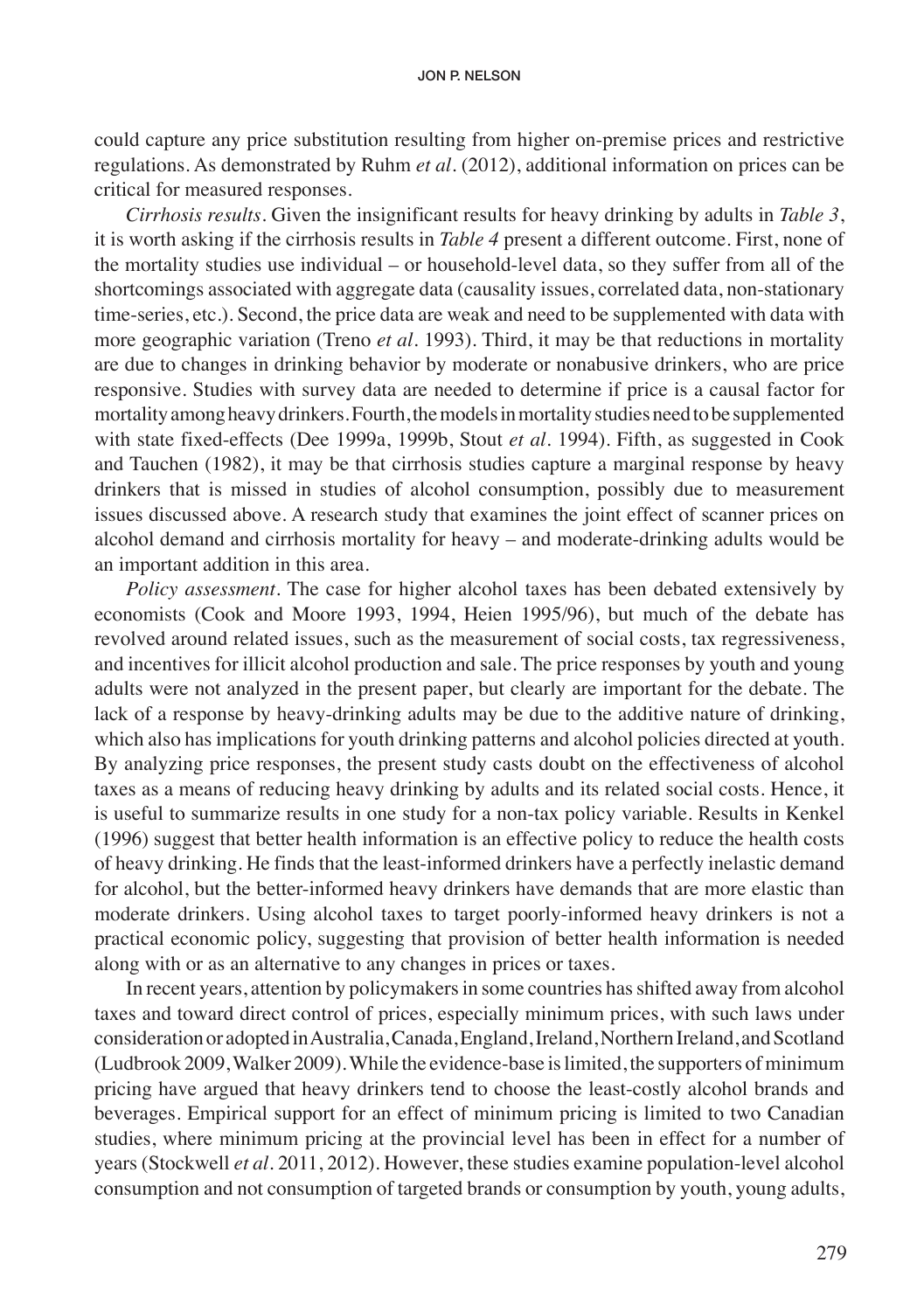or heavy-drinking adults.The results ofthepresentsurvey covered 19 studies of heavy-drinking adults, and fail to provide support for minimum pricing policies. The results from nine studies of liver cirrhosis mortality, while based on population-level data, are equally non-supportive.

In summary, a review of two sets of related studies casts doubt on public policies that rely extensively on price controls or higher alcohol taxes as a means to reduce abusive drinking by adults, adverse health outcomes, and related social costs. The price/tax elasticity for heavy drinkers appears to approach zero in most instances. This result is robust across countries, time periods, drinking measures, and model specifications. Improvements in price data in empirical studies might remove some uncertainty associated with this evidence.

### ACKNOWLEDGEMENTS

Research leading to this paper was supported in part by the International Center for Alcohol Policies, Washington, DC. This paper presents the work product, findings, viewpoints, and conclusions solely of the author. The views expressed are not necessarily those of any of ICAP's sponsoring companies.

#### **REFERENCES**

(\*indicates studies included in reviews)

- Abel, E.L., M.L. Kruger and J. Friedl (1998). How do Physicians Define 'Light,' 'Moderate,' and 'Heavy' Drinking?, *Alcohol: Clinical and Experimental Research.* 22*:* 979-84.
- \*An, R. and R. Sturm (2011). Does the Response to Alcohol Taxes Differ Across Racial/Ethnic Groups? Some Evidence from 1984-2009 Behavioral Risk Factor Surveillance System, *Journal of Mental Health Policy and Economics*. 14: 13-23.
- \*Auld, M.C. (2005). Smoking, Drinking, and Income, *Journal of Human Resources*. 40: 505-18.
- \*Ayyagari, P., P. Deb, J. Fletcher, W. Gallo and J.L. Sindelar (2013). Understanding Heterogeneity in Price Elasticities in the Demand for Alcohol for Older Individuals*, Health Economics*. 22: 89-105.
- Babor, T., P. Caetano, S. Casswell, *et al.* (2010). *Alcohol: No Ordinary Commodity Research and Public Policy*, 2nd ed. Oxford: Oxford University Press.
- Bentzen, J. and V. Smith (2011). Alcohol Consumption and Liver Cirrhosis Mortality: New Evidence from a Panel Data Analysis for Sixteen European Countries, *Journal of Wine Economic*s. 6: 67-82.
- Berggren, F.(1997).*Essays on the Demand for Alcohol in Sweden: Review and Applied Demand Studies*, Lund Economic Studies no. 71. Lund, SE: Lund University.
- Bergman, U.M. and N.L. Hansen (2010). *Are Excise Taxes on Beverages Fully Passed Through to Prices? The Danish Experience*, University of Copenhagen, Copenhagen. Available online: http:// www.econ.ku.dk/okombe.
- \*Bielinska-Kwapisz, A. and Z. Mielecka-Kubien (2011). Alcohol Consumption and its Adverse Effect in Poland in Year 1950-2005*, Economics Research International 2011*. Article ID 870714:1-13. Available at: doi:10.1155/2011/870714.
- Bonnie, B.J. and M.E. O'Connell (2003). *Reducing Underage Drinking: A Collective Responsibility*. Washington, DC: National Academies Press.
- Bosetti, C., F. Levi, F. Lucchini, *et al.* (2007). Worldwide Mortality from Cirrhosis:An Update to 2002, *Journal of Hepatology.* 46: 827-39.
- \*Byrnes, J., A. Shakeshaft, D. Petrie and C. Doran (2013). Can Harms Associated with High-Intensity Drinking be Reduced by Increasing the Price of Alcohol? *Drug and Alcohol Review*. 32: 27-30.
- Chaloupka, F.J. (2003). The Effects of Price on Alcohol Use, Abuse, and Their Consequences. In: B.J. Bonnie and M.E. O'Connell (eds.), *Reducing Underage Drinking: A Collective Responsibility*. Washington, DC: National Academies Press: 5421-5464.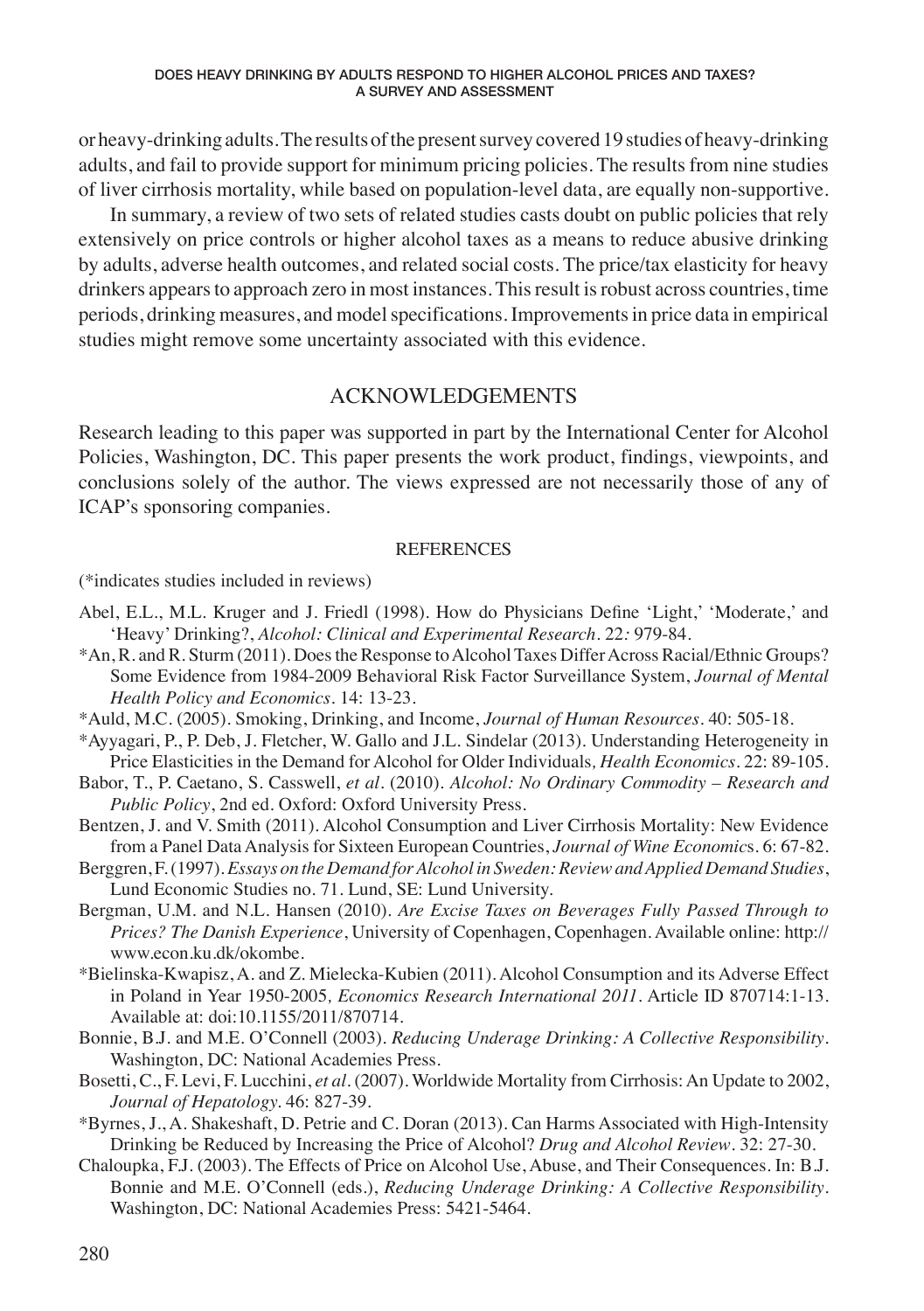- Clements, K.W. and S. Selvanathan (1991). The Economic Determinants of Alcohol Consumption, *Australian Journal of Agricultural Economics*. 35: 209-31.
- Cnossen, S. (2005). *Theory and Practice of Excise Taxation*. Oxford: Oxford University Press.
- Cnossen, S. (2007). Alcohol Taxation and Regulation in the European Union*, International Tax and Public Finance*. 14: 699-732.
- Cnossen, S. (2008). Do Drinkers Pay Their Way in the European Union? *FinanzArchiv/Public Finance Analysis.* 64: 508-39.
- Collis, J., A. Grayson and S. Johal (2010). *Econometric Analysis of Alcohol Consumption in the UK*, HRMC Working paper 10. London: HM Revenue and Customs. Available on the web: http://www. hmrc.gov.uk/research/alcohol-consumption-uk.pdf.
- Cook, P.J. (2007). *Paying the Tab: The Costs and Benefits of Alcohol Control*. Princeton, NJ: Princeton University Press.
- Cook, P.J. and M.J. Moore (1993). Taxation of Alcoholic Beverages. In M.E. Hilton and G. Bloss (eds.), *Economics and the Prevention of Alcohol-related Problems*, Research monograph No. 25. Washington, DC: National Institutes of Health: 33-58.
- Cook, P.J. and M.J. Moore (1994). This Tax's for You: The Case for Higher Beer Taxes, *National Tax Journal*. 47: 559-73.
- Cook, P.J. and M.J. Moore (2000). Alcohol. In: A.J. Culyer and J.P. Newhouse (eds.), *Handbook of Health Economics*, Vol. 1B. Amsterdam: Elsevier: 1629-73.
- \*Cook, P.J. and G. Tauchen (1982). The Effect of Liquor Taxes on Heavy Drinking, *Bell Journal of Economics*. 13: 379-89.
- \*Dave,D. andH.Saffer(2008).AlcoholDemand andRiskPreference, *Journal of Economic Psychology*. 29: 810-31.
- Dee, T.S. (1999a). State Alcohol Policies, Teen Drinking and Traffic Fatalities, *Journal of Public Economics*. 72: 289-315.
- \*Dee, T.S. (1999b). Taxes,Alcohol Use and Traffic Fatalities. Unpublished working paper, Swarthmore College. At: http://www.swarthmore.edu/Documents/academics/economics/Dee.
- Dufour, M.C. (1999). What is Moderate Drinking? Defining 'Drinks' and Drinking Levels, *Alcohol Research & Health*. 23: 5-14.
- Edwards, G., P. Anderson, T.F. Babor, *et al.* (1994). *Alcohol Policy and the Public Good*. Oxford: Oxford University Press.
- Elder, R.W., B. Lawrence,A. Furguson, *et al.* (2010). The Effectiveness of Tax Policy Interventions for Reducing Excessive Alcohol Consumption and Related Harms, *American Journal of Preventive Medicine*. 38: 217-29.
- \*Farrell, S., W.G. Manning and M.D. Finch (2003). Alcohol Dependence and the Price of Alcoholic Beverages, *Journal of Health Economics*. 22: 117-47.
- Fogarty, J. (2009). The Demand for Beer, Wine and Spirits: A Survey of the Literature, *Journal of Economic Surveys*. 24: 428-78.
- Freeman, D.G. (1999). A Note on 'Economic Conditions and Alcohol Problems,' *Journal of Health Economics*. 18: 661-70.
- Freeman, D.G. (2000). Beer and the Business Cycle, *Applied Economics Letters*. 8: 51-4.
- Gallet, C.A. (2007). The Demand for Alcohol: A Meta-analysis of Elasticities, *Australian Journal of Agricultural and Resource Economics*. 51: 121-35.
- \*Gius, M. (2002). The Effect of Taxes on Alcohol Consumption: An Individual Level Analysis with a Correction for Aggregate Public Policy Variables, *Pennsylvania Economic Review*. 11: 76-93.
- Grant, M. and J. Litvak, J. (eds.) (1998). *Drinking Patterns and Their Consequences*. Washington, DC: Taylor & Francis.
- \*Grossman, M. (1993). The Economic Analysis of Addictive Behavior. In: M.E. Hilton and G. Bloss (eds.), *Economics and the Prevention of Alcohol-Related Problems*, Research monograph No. 25. Washington, DC: National Institutes of Health: 91-124.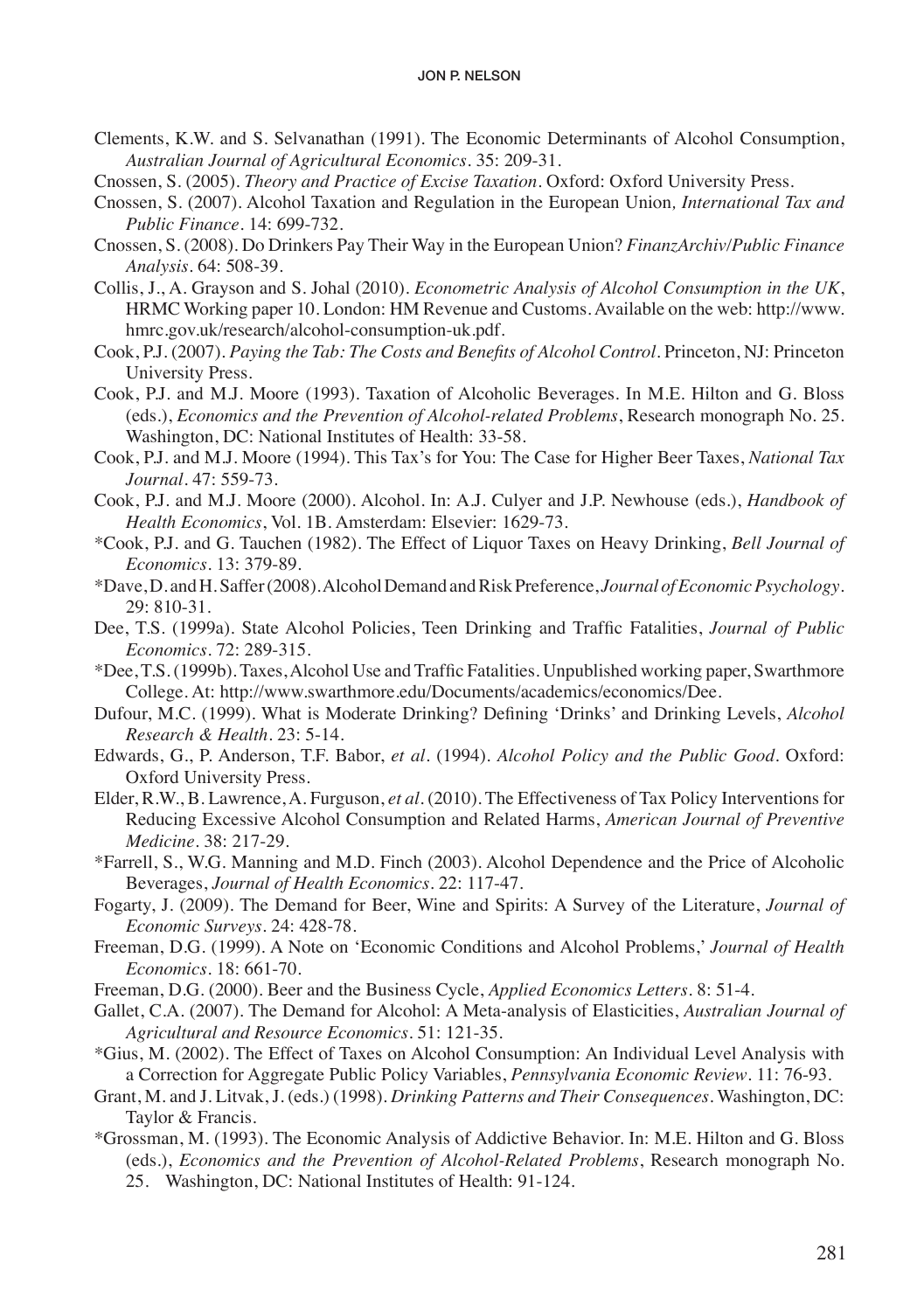- Grossman, M., J.L. Sindelar, J. Mullahy and R. Anderson (1993). Policy Watch: Alcohol and Cigarette Taxes, *Journal of Economic Perspectives*. 7: 211-22.
- Gruenewald, P.J. and W.R. Ponicki (1995). The Relationship of Alcohol Sales to Cirrhosis Mortality, *Journal of Studies on Alcohol*. 56: 635-41.
- Gruenewald, P.J.,W.R. Ponicki, H.D. Holder and A. Romelsjo (2006). Alcohol Prices, Beverage Quality, and the Demand for Alcohol: Quality Substitutions and Price Elasticities, *Alcoholism: Clinical and Experimental Research*. 30: 96-105.
- \*Hamilton,V. andB.H. Hamilton (1997).Alcohol andEarnings: Does DrinkingYield aWage Premium? *Canadian Journal of Economics*. 30: 135-51.
- \*Harris, M.N., P. Ramful and Z. Shao (2006). An Ordered Generalized Extreme Value Model with Application to Alcohol Consumption in Australia, *Journal of Health Economics*. 25: 782-801.
- \*Heeb, J.L., G. Gmel, C. Zurbrugg, M. Kuo and J. Rehm (2003). Changes in Alcohol Consumption Following a Reduction in the Price of Spirits: A Natural Experiment in Switzerland, *Addiction*. 98*:*1433-46.
- Heien, D.M. (1995/96). Are Higher Alcohol Taxes Justified? *Cato Journal*. 15: 243-57.
- \*Heien, D. and G. Pompelli (1987). Stress, Ethnic and Distribution Factorsin a Dichotomous Response Model of Alcohol Abuse, *Journal of Studies on Alcohol*. 48: 450-55.
- International Center for Alcohol Policies (2013). Standard Drinks. In *ICAP Blue Book*, Module 20. Washington, DC: ICAP. Available at: http://www.icap.org/.
- Karlsson, T., M. Lindeman, E. Osterberg, *et al.* (2011). *Report of Previously Studied European Changes in the Economic and Physical Availability of Alcohol on Alcohol-related Harm*, AMPHORAWork Package 5. Stockholm: Alcohol Public Health Research Alliance.
- Kenkel, D.S. (1993). Drinking, Driving, and Deterrence: The Effectiveness and Social Costs of Alternative Policies, *Journal of Law and Economics*. 36: 877-913.
- \*Kenkel, D.S. (1996). New Estimates of the Optimal Tax for Alcohol, *Economic Inquiry*. 34: 296-319.
- Kenkel, D.S. (2005). Are Alcohol Tax Hikes Fully Passed Through to Prices? Evidence from Alaska, *American Economic Review. 95*: 273-77.
- Kenkel, D. and W. Manning (1996). Perspectives on Alcohol Taxation, *Alcohol Health & Research World*. 20: 230-38.
- Kubik, J.D. and J.R. Moran (2001). Can Policy Changes be Treated as Natural Experiments? Evidence from State Excise Taxes. Unpublished working paper, Syracuse University, Syracuse, NY. At: http://surface.syr.edu/cgi/viewcontent.cgi?article=1117&context=cpr.
- Kuo, K., J-L. Heeb, G. Gmel and J. Rehm (2003). Does Price Matter? The Effect of Decreased Price on Spirits Consumption in Switzerland, *Alcoholism: Clinical and Experimental Research*. 27:720-25.
- Leung, S.F. and C.E. Phelps (1993). My Kingdom for a Drink . . .?: A Review of Estimates of the Price Sensitivity of Demand for Alcoholic Beverages. In: M.E. Hilton and G. Bloss (eds.), *Economics and the Prevention of Alcohol-related Problems*, Research monograph No. 25. Washington, DC: National Institutes of Health: 1-31.
- Ludbrook, A. (2009). Minimum Pricing of Alcohol, *Health Economics*. 18: 1357-60.
- \*Manning, W.G., L. Blumberg and L.H. Moulton (1995). The Demand for Alcohol: The Differential Response to Price, *Journal of Health Economics*. 14: 123-48.
- Manning,W.G., E.B. Keeler,J.P. Newhouse, E.M. Sloss and J.Wasserman (1989). The Taxes of Sin: Do Smokers and Drinkers PayTheirWay? *Journal of the American Medical Association*. 261: 1604-09.
- Martinic, M. (1998). The Implications for Measurement and Research. In: M. Grant and J. Litvak (eds.), *Drinking Patterns and Their Consequences*. Washington, DC: Taylor & Francis: 221-41.
- Mast, B.D., B.L. Benson and D.W. Rasmussen (1999). Beer Taxation and Alcohol-related Traffic Fatalities, *Southern Economic Journal*. 66: 214-49.
- \*McLellan, D.L. (2011). Intended and Unintended Consequences: Effect of State Cigarette Price on Smoking and Current, Binge, and Heavy Drinking by Demographic Group. Unpublished Ph.D. dissertation, Heller School for Social Policy and Management, Brandeis University,Waltham, MA.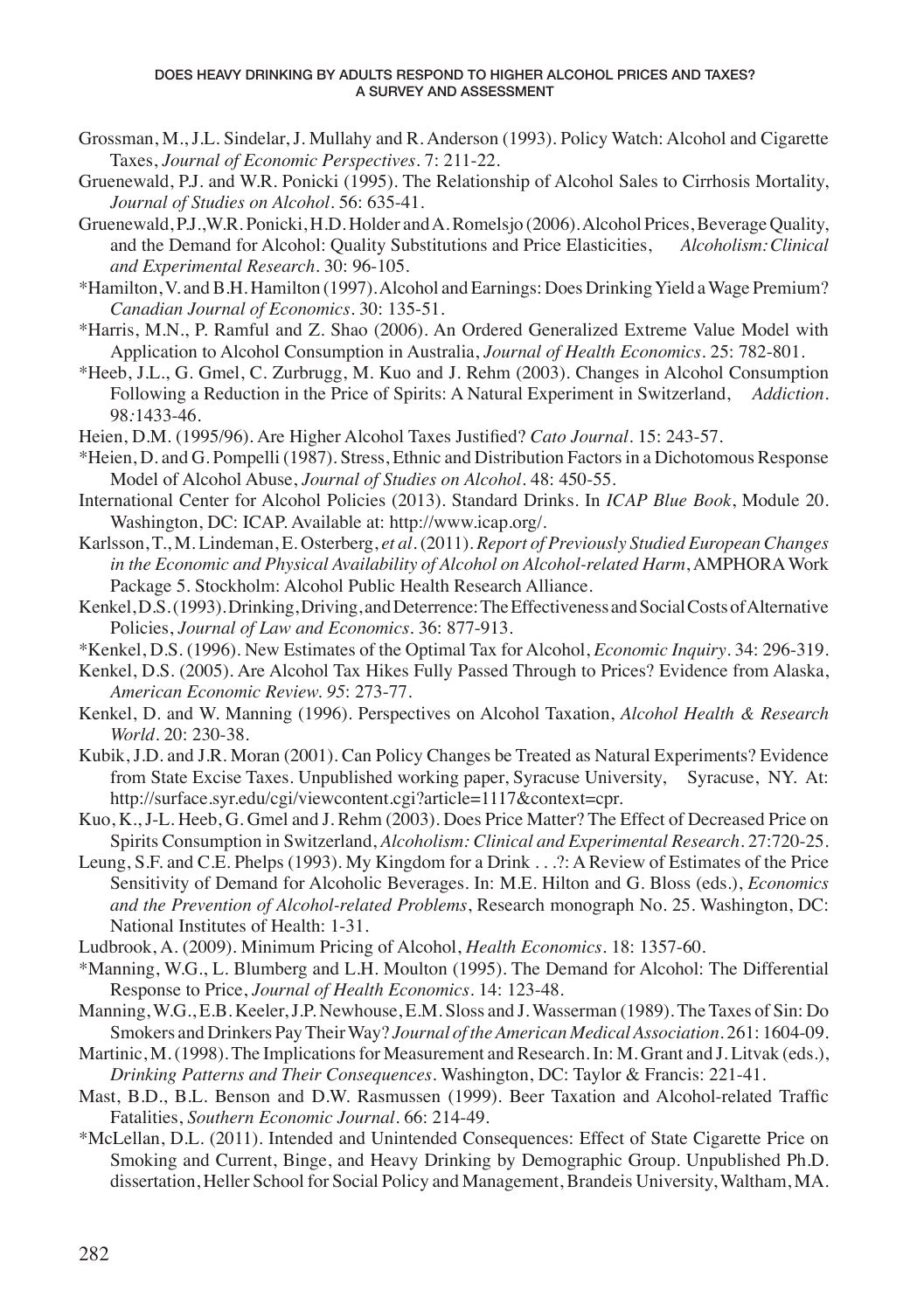- National Institute on Alcohol Abuse and Alcoholism (1998). Alcohol and the Liver: Research Update, AlcoholAlert No. 42. Washington, DC: National Institutes of Health.Available online: http://pubs. niaaa.nih.gov/publications/aa42.htm.
- National Institute onAlcoholAbuse andAlcoholism (2006). *Alcohol Use and Alcohol Use Disorders in the United States: Main Findings from the 2001-2002 National Epidemiologic Survey on Alcohol and Related Conditions (NESARC).* Washington, DC: National Institutes of Health.
- \*Nelson, J.P. (2008). How Similar are Youth and Adult Alcohol Behaviors? Panel Results for Excise Taxes and Outlet Density, *Atlantic Economic Journal*. 36: 89-104.
- Nelson, J.P. (2010). Alcohol Advertising Bans, Consumption and Control Policies in Seventeen OECD Countries, 1975-2000, *Applied Economics*. 42: 803-23.
- \*Nelson, J.P and D.J. Young (2001). Do Advertising Bans Work? An International Comparison, *International Journal of Advertising*. 20: 273-96.
- Ornstein, S.I. (1980). Control of Alcohol Consumption Through Price Increases, *Journal of Studies on Alcohol*. 41: 807-18.
- Ornstein, S.I. and D. Levy (1983). Price and Income Elasticities and the Demand for Alcoholic Beverages. In: M. Galanter (ed.), *Recent Developments in Alcoholism*, Vol. 1. New York: Plenum: 303-45.
- Patra, J., N. Giesbrecht, J. Rehm, D. Bekmuradov and S. Popova (2012). Are Alcohol Prices and Taxes an Evidence Based Approach to Reducing Alcohol-related Harm and Promoting Public Health and Safety? A Literature Review, *Contemporary Drug Problems*. 39: 7-48.
- Phelps, C.E. (1988). Death and Taxes: An Opportunity for Substitution, *Journal of Health Economics*. 7: 1-24.
- Pogue, T.F. and L.G. Sgontz (1989). Taxing to Control Social Cost: The Case of Alcohol, *American Economic Review*. 79: 235-43.
- \*Ponicki,W.R. andP.J.Gruenewald(2006).The ImpactofAlcoholTaxationonLiverCirrhosisMortality, *Journal of Studies on Alcohol*. 67: 934-38.
- Purshouse, R.C., P.S. Meier, A. Brennan, K.B. Taylor, and R. Rafia (2010). Estimated Effect of Alcohol Pricing Policies on Health and Health Economic Outcomesin England:An Epidemiological Model, *The Lancet*. 375: 1355-64.
- \*Rhoads,J.K.(2010).ConsequencesofTobaccoControlPolicies:IntendedandUnintended.Unpublished Ph.D. dissertation, Department of Economics, University of Illinois at Chicago, Chicago, IL.
- Ruhm, C.J., A.S. Jones, W.C. Kerr, *et al.* (2012). What U.S. Data Should be Used to Measure the Price Elasticity of Demand for Alcohol? *Journal of Health Economics*. 31: 851-62.
- \*Saffer, H.(1991).AlcoholAdvertisingBans andAlcoholAbuse:An InternationalComparison, *Journal of Health Economics*. 10: 65-79.
- Selvanathan, E.A. (1991). Cross-Country Alcohol Consumption Comparison: An Application of the Rotterdam Demand System, *Applied* Economics. 23: 1613-22.

Selvanathan, S. and E.A. Selvanathan (2005). *The Demand for Alcohol, Tobacco and Marijuana: International Evidence*. Aldershot, UK: Ashgate.

- Selvanathan, S. and E.A. Selvanathan (2006). Consumption Patterns of Food, Tobacco and Beverages: A Cross-Country Analysis, *Applied Economics*. 38: 1567-84.
- Sen, B. (2003). Can Beer Taxes Affect Teen Pregnancy? Evidence Based on Teen Abortion Rates and Birth Rates, *Southern Economic Journal*. 70: 328-43.
- Sen, B. and J. Lee (2002). Do Increased Beer Taxes Reduce Risky Sexual Behavior? The Evidence from State-level STD Rates. Unpublished working paper, University of Alabama at Birmingham, Birmingham, AL. At: http://www.bus.ucf.edu/economics/workingpapers.aspx?y=2002.
- \*Shi,Y.(2011).ThreeEssaysonEconomicsofHealthBehaviorinChina.UnpublishedPh.D.dissertation, Pardee RAND Graduate School, RAND Corporation, Santa Monica, CA.
- Sindelar, J.L. (1993). Measurement Issues in Alcohol Survey Data. In M.E. Hilton and G. Bloss (eds.), Economics and the Prevention of Alcohol-related Problems, Research monograph No. 25. Washington, DC: National Institutes of Health: 201-28.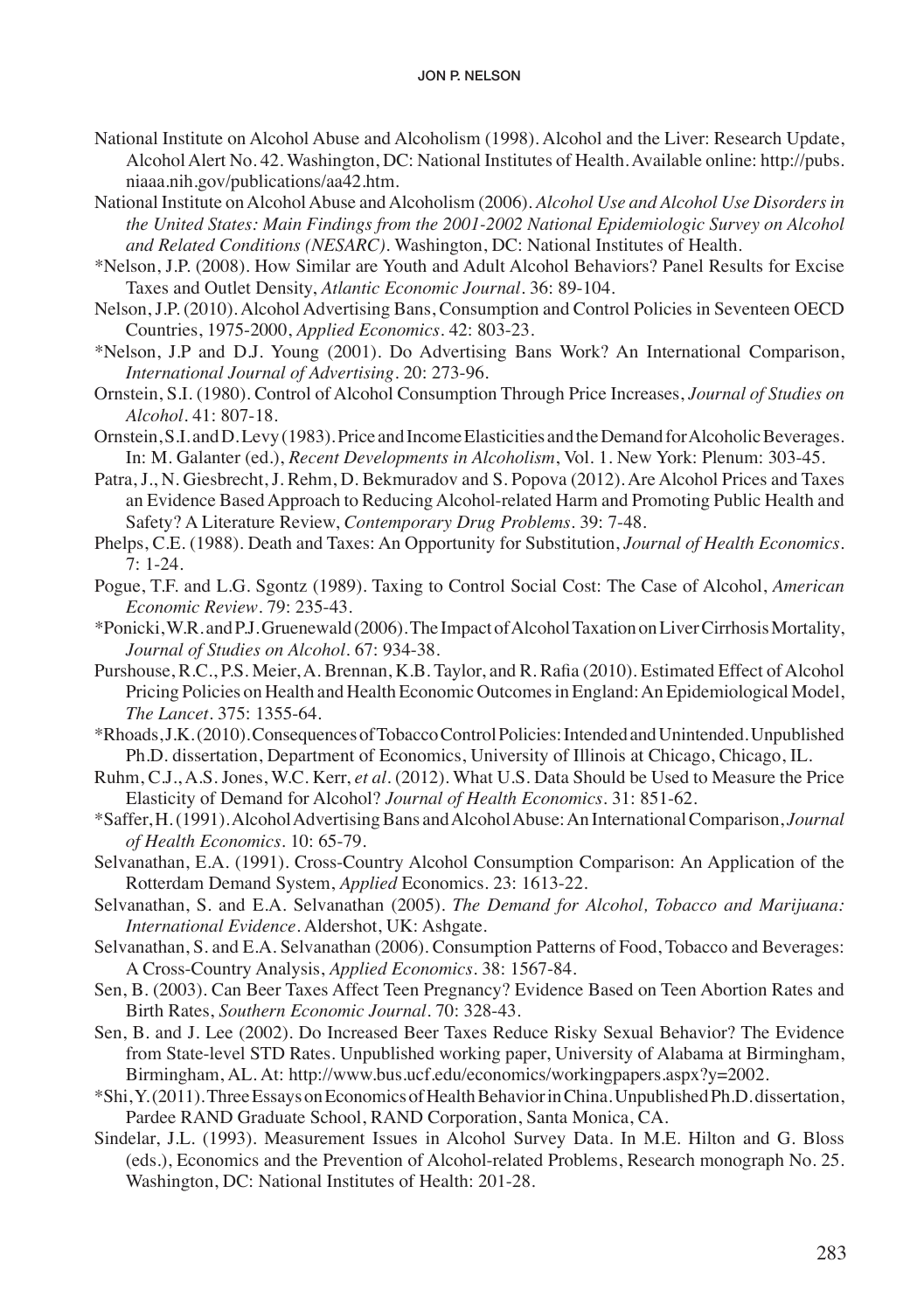- Smith, S. (2005). Economic Issues in Alcohol Taxation. In: S. Cnossen (ed.), *Theory and Practice of Excise Taxation*. Oxford: Oxford University Press: 56-83.
- \*Sloan, F.A., B.A. Reilly and C. Schenzler, C. (1994). Effects of Prices, Civil and Criminal Sanctions, and Law Enforcement on Alcohol-related Mortality, *Journal of Studies on Alcohol*. 55:454-65.
- \*Sloan,F.A.,B.A.Reilly,C.Schenzler(1995).Effects ofTortLiability and Insurance onHeavyDrinking and Drinking and Driving*, Journal of Law and Economics*. 38: 49-77.
- Stockwell, T., M.C. Auld, J. Zhao and G. Martin (2011). Does Minimum Pricing Reduce Alcohol Consumption? The Experience of a Canadian Province, *Addiction*. 107: 912-20.
- Stockwell, T., J. Zhao, N. Giesbrecht, S. Macdonald, G. Thomas andA. Wettlaufer (2012). The Raising of Minimum Alcohol Prices in Saskatchewan, Canada: Impacts on Consumption and Implications for Public Health*, American Journal of Public Health*. 102: e103-10.
- \*Stout,E.M.,F.A.Sloan,L.LiangandH.H.Davies(2000).ReducingHarmfulAlcohol-relatedBehaviors: Effective Regulatory Methods, *Journal of Studies on Alcohol*. 61: 402-12.
- Thavorncharoensap, M., Y. Teerawattananon, Y., J. Yothssamut, J., *et al.* (2009). The Economic Impact ofAlcoholConsumption:ASystematicReview,*Substance Abuse Treatment, Prevention, and Policy*. 4: Article 20. Available on the web: doi: 10.1186/1747-597X-4-20.
- Tian, G. and F. Liu (2011). Is the Demand for Alcoholic Beverages in Developing Countries Sensitive to Price? Evidence from China*, International Journal of Environmental Research and Public Policy*. 8: 2124-31. Available on the web: doi: 10.3390/ijerph8062124.
- Treno, A.J., T.M. Nephew, W.R. Ponicki and P.J. Gruenewald (1993). Alcohol Beverage Price Spectra: Opportunities for Substitution, *Alcoholism: Clinical and Experimental Research*. 17: 675-80.
- Wagenaar, A.C., M.J. Salois and K.A. Komro (2009a). Effects of Beverage Alcohol Prices and Tax Levels on Drinking: A Meta-analysis of 1003 Estimates from 112 Studies, *Addiction*. 104: 179-90.
- \*Wagenaar,A.C.,M.M.Maldonado-Molina andB.H.Wagenaar(2009b).EffectofAlcoholTaxIncreases onAlcohol-related Disease Mortality inAlaska:Time-seriesAnalysesfrom1976 to 2004,*American Journal of Public Health*. 99: 1464-70.
- Wagenaar, A.C., A.L. Tobler and K.A. Komro (2010). Effects of Alcohol Tax and Price Policies on Morbidity and Mortality:ASystematic Review, *American Journal of Public Health*. 100: 2270-78.
- Walker, T. (2009). Why We Should Not Set a Minimum Price per unit of Alcohol, *Public Health Ethics*. 3: 107-14.
- Wilson, R.A. (1984). Changing Validity of the Cirrhosis Mortality–Alcoholic Beverage Sales Construct: U.S. Trends, 1970-1977, *Journal of Studies on Alcohol*. 45: 53-8.
- Xu, X. and F.J. Chaloupka (2011). The Effects of Prices on Alcohol Use and its Consequences, *Alcohol Research & Health*. 34*:* 236-45.
- Yonn,Y-H. and H-Y.Yi (2010). *Liver Cirrhosis Mortality in the United States, 1970-2007*, Surveillance Report #88. Washington, DC: National Institute on Alcohol Abuse and Alcoholism.
- Young, D.J. and A. Bielinska-Kwapisz (2002). Alcohol Taxes and Beverage Prices, *National Tax Journal*. 55: 57-73.
- Young, D.J. and A. Bielinska-Kwapisz (2003). Alcohol Measurement, Beverage Prices and Measurement Error, *Journal of Studies on Alcohol*. 64: 235-38.
- Young, D.J. and A. Bielinska-Kwapisz (2006). Alcohol Prices, Consumption, and Traffic Fatalities, *Southern Economic Journal*. 72: 690-703.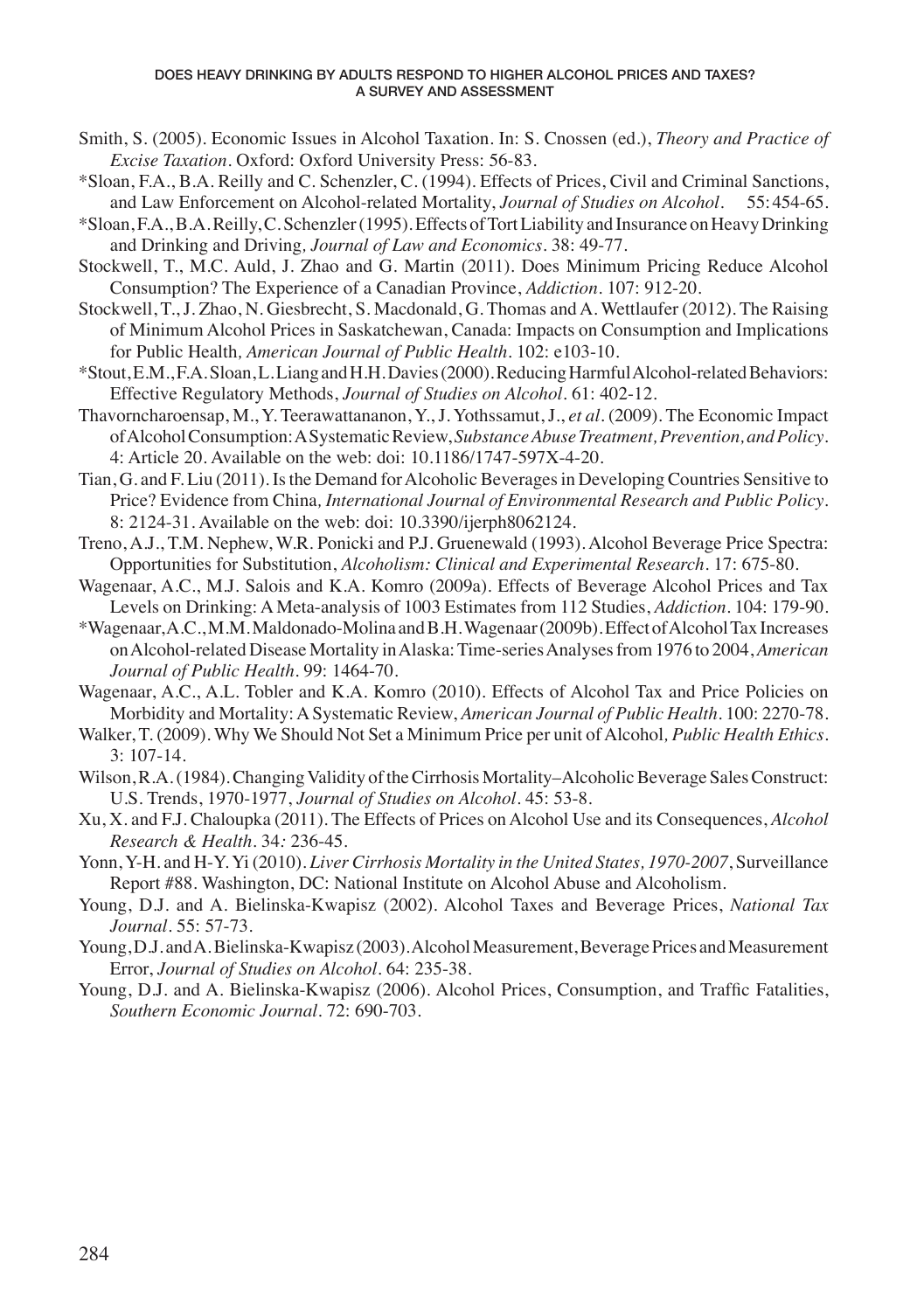|                                                                                                                                                                                                                                                                                               | Main findings                                       | Insignificant at highest level. Light<br>Concludes higher taxes are least<br>effective among heavy drinkers<br>drinking is responsive to taxes.<br>is insignificant at 4 of 6 levels.<br>At 21+ drinks per month, tax | Heavy drinkers $(t = 1.69)$ . Concludes<br>is insignificant for non-drinkers and<br>(normalized to zero), alcohol price<br>price has little effect on drinking<br>Relative to moderate drinkers<br>abstention | older, non-white, female, married, and<br>drinking group is insensitive to price,<br>less educated. Concludes that Heavy<br>Moderate drinking group is price<br>Two latent groups are recovered.<br>responsive and more likely to be<br>and more likely to binge drink | there is no significant change at two<br>intensity levels (0, 1-4). Concludes<br>responsive for two lowest drinking<br>Frequency of consumption is price<br>highest intensity levels (moderate,<br>high) |
|-----------------------------------------------------------------------------------------------------------------------------------------------------------------------------------------------------------------------------------------------------------------------------------------------|-----------------------------------------------------|-----------------------------------------------------------------------------------------------------------------------------------------------------------------------------------------------------------------------|---------------------------------------------------------------------------------------------------------------------------------------------------------------------------------------------------------------|------------------------------------------------------------------------------------------------------------------------------------------------------------------------------------------------------------------------------------------------------------------------|----------------------------------------------------------------------------------------------------------------------------------------------------------------------------------------------------------|
|                                                                                                                                                                                                                                                                                               | Econometric model, Special<br>variables incl        | levels of drink quantity. Tax<br>and OLS. Disability status<br>included. Results for nine<br>effects differ among race/<br>Two-part model: probit<br>ethnic groups.                                                   | Two-stage simultaneous model<br>for income and substance use:<br>multinomial probit model for<br>drinking status. Health status<br>& religion included                                                        | Two - and three-component<br>drink driving. Health status<br>checked with state laws on<br>and cognitive ability score<br>finite mixture model, with<br>populations. Robusteness<br>Poisson-distributed sub-<br>included                                               | Pooled 3SLS for four intensity<br>Unemployed status included.<br>constrained to sum to zero.<br>levels, with coefficients                                                                                |
| $\frac{1}{2}$ and $\frac{1}{2}$ and $\frac{1}{2}$ and $\frac{1}{2}$ and $\frac{1}{2}$ and $\frac{1}{2}$ and $\frac{1}{2}$ and $\frac{1}{2}$ and $\frac{1}{2}$ and $\frac{1}{2}$ and $\frac{1}{2}$ and $\frac{1}{2}$ and $\frac{1}{2}$ and $\frac{1}{2}$ and $\frac{1}{2}$ and $\frac{1}{2}$ a | Definition of key terms,<br>Measures used           | standard drinks in last 30 days.<br>Federal and state excise taxes<br>Any alcohol consumption<br>(participation) and no. of<br>per gallon of beer.                                                                    | Heavy (drinks at least once per<br>past week). Alcohol beverage<br>Abstain, Moderate (drinks at<br>week & binged 8+ drinks in<br>least once per month), and<br>price index by province.                       | adjusted for ethanol content per<br>one occasion in last 3 mths.)<br>No. of Drinks per day when<br>ACCRA price at state level.<br>drink and Binge drink (no.<br>of days with 4+ drinks on<br>drink.                                                                    | 10+) National ave. sales prices,<br>No. of days alcohol consumed<br>on one occasion $(0, 1-4, 5-9,$<br>defined as no. of std. drinks<br>at four drinking intensities,<br>adjusted for state CPI.         |
|                                                                                                                                                                                                                                                                                               | $=$ obs.),<br>Ave. age of sample.<br>Data source (N | ave. no. of<br>1984-2009 (N = 3.9 mil &<br>1.9 mil). Age = $44.8$ yrs.<br>Factor<br>22.6.<br>Surveillance System,<br>drinks per mth. is<br>Among drinkers,<br>Behavioral Risk                                         | Heavy drinkers are 9.3% of<br>1985 & 1991, men only (N<br>$= 3891$ ). Age $= 37.9$ yrs.<br>General Social Survey,<br>sample.                                                                                  | of drinks.<br>for drinkers is 2.08 per day<br>, under<br>Heavy<br>Health and Retirement<br>Study, 1996-2004, under<br>51 yrs. excluded (N =<br>65,002). Age = 65 yrs.<br>drinkers are 27.2% of<br>(est.). Average no<br>when they drink.<br>sample.                    | $2004 & 2007$ (N = 79, 545).<br>is 3.2 standard drinks (10 g<br>$Age = 45$ yrs. Sample ave.<br>Household Surveys, 2001,<br>of alcohol) per occasion.<br>National Drug Strategy                           |
|                                                                                                                                                                                                                                                                                               | Study/Country                                       | An & Sturm<br>(2011), USA                                                                                                                                                                                             | Auld (2005),<br>Canada                                                                                                                                                                                        | $\begin{array}{l} \mathrm{Ayyagari}\;et\;al.\\ (2013)\text{, USA} \end{array}$                                                                                                                                                                                         | al. (2013),<br>Byrnes et<br>Australia                                                                                                                                                                    |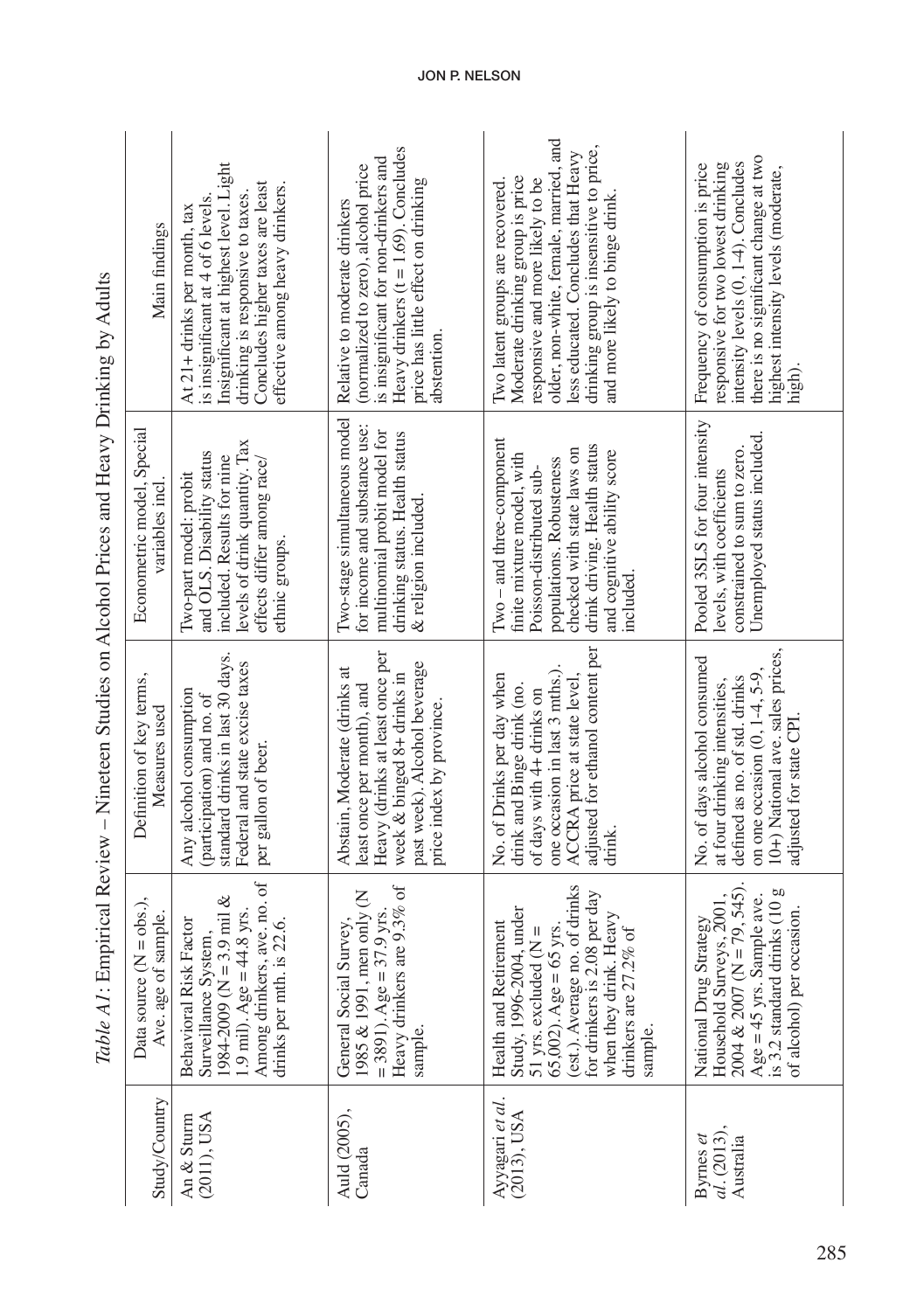| averse and risk tolerant respondents.<br>For alcohol participation, beer tax is<br>significant for both data sets for risk<br>Tax coefficients for Heavy drinking<br>in HRS sample are not significant<br>preferences help explain drinking<br>$(t = 1.52 \& 1.39)$ . Concludes risk<br>patterns | (liquor tax is positive) for Chronic and<br>insignificant, incorrect positive signs<br>Binge. For Binge in full sample and<br>or are very small effects. Concludes<br>demographic subsamples, taxes are<br>effects, tax rates are insignificant<br>For full sample, with state fixed-<br>most patterns of alcohol use are<br>unresponsive to taxation. | Price elasticities for increased salience<br>elasticity). The effect of price on level<br>For heavier drinking, price elasticities<br>salience is not statistically significant<br>overall price elasticity for increased<br>outcomes ( $p > 0.05$ ). Concludes the<br>of factor scores is never significant.<br>are insignificant for 5 of 8 reported<br>significant ( $p = 0.34$ for overall<br>of drinking are not statistically |
|--------------------------------------------------------------------------------------------------------------------------------------------------------------------------------------------------------------------------------------------------------------------------------------------------|--------------------------------------------------------------------------------------------------------------------------------------------------------------------------------------------------------------------------------------------------------------------------------------------------------------------------------------------------------|-------------------------------------------------------------------------------------------------------------------------------------------------------------------------------------------------------------------------------------------------------------------------------------------------------------------------------------------------------------------------------------------------------------------------------------|
| OLS. Models include variables<br>status, & selected state-level<br>Two-part model: probit and<br>for risk aversion, health<br>regulations.                                                                                                                                                       | Binge, with and without state<br>gender, age). Concludes state<br>fixed-effects are important.<br>demographic groups (race,<br>Separate OLS regressions<br>fixed-effects & state time<br>trends. Reports results by<br>for Drinks, Chronic, and                                                                                                        | participation (logit), symptoms<br>laws. Adjusts for clustering by<br>of alcohol dependence (logit),<br>driving laws, & availability<br>family health history (incl.<br>and degree of dependence<br>alcoholism), state drink-<br>(GLM model). Includes<br>regional fixed-effects,<br>Three-part model:<br>state.                                                                                                                    |
| daily, on average. State excise<br>"Chronic" or Heavy drinking<br>Abstain, Drinks, and ave. no.<br>in HRS sample is 2+ drinks<br>of drinks consumed daily.<br>tax on beer.                                                                                                                       | drinks on one occasion or more<br>in last month. State and federal<br>in last month; and Binge is 5+<br>month; Chronic is 60+ drinks<br>liquor tax; wt. excise tax per<br>Drinks is no. of drinks per<br>beer tax; state and federal<br>gal.ethanol.                                                                                                   | computed for each latent factor,<br>price data, adjusted for alcohol<br>with and without state alcohol<br>beverage sales (national), and<br>state sales taxes. Real prices<br>a three-factor measurement<br>content of standard drinks,<br>Logged factor scores from<br>adjusted for ACCRA COL<br>policy variables. ACCRA<br>model. Price elasticities<br>index                                                                     |
| ealth and<br>39.6 yrs. & 67.9 yrs. 66%<br>of PSID sample & 35% of<br>Retirement Study, 1992-<br>2004 (ages 55+) (N =<br>27,531 & 101,477). Age =<br>HRS sample are drinkers.<br>Panel Study of Income<br>Dynamics, 1999-2003<br>(ages 21-54) & H                                                 | is 21. Only $4\%$ of sample is<br>50% of sample are drinkers<br>and ave. drinks per month<br>chronic drinkers and $13\%$<br>engaged in binge drinking<br>Survey, 1984-1995 (N = 742,202). Age = 45.5 yrs.<br><b>Behavioral Risk Factor</b><br>in previous month                                                                                        | of drinking (highest level of<br>consequences of drinking;<br>salience<br>three-factor score model:<br>Survey, 1991 and 1992,<br>Alcohol Epidemiologic<br>and misuse is used in a<br>on alcohol dependence<br>yrs. Self-reported data<br>National Longitudinal<br>ages 18 & older (N = 38,098). Age = 40.3<br>(1) heavier drinking;<br>(2) physical & other<br>and (3) increased<br>drinking)                                       |
| Dave & Saffer<br>(2008), USA                                                                                                                                                                                                                                                                     | Dee (1999b),<br><b>USA</b>                                                                                                                                                                                                                                                                                                                             | Farrell et al.<br>(2003), USA                                                                                                                                                                                                                                                                                                                                                                                                       |

Table A1: Empirical Review - Nineteen Studies on Alcohol Prices and Heavy Drinking by Adults (contd) – Nineteen Studies on Alcohol Prices and Heavy Drinking by Adults (contd)*Table A1*: Empirical Review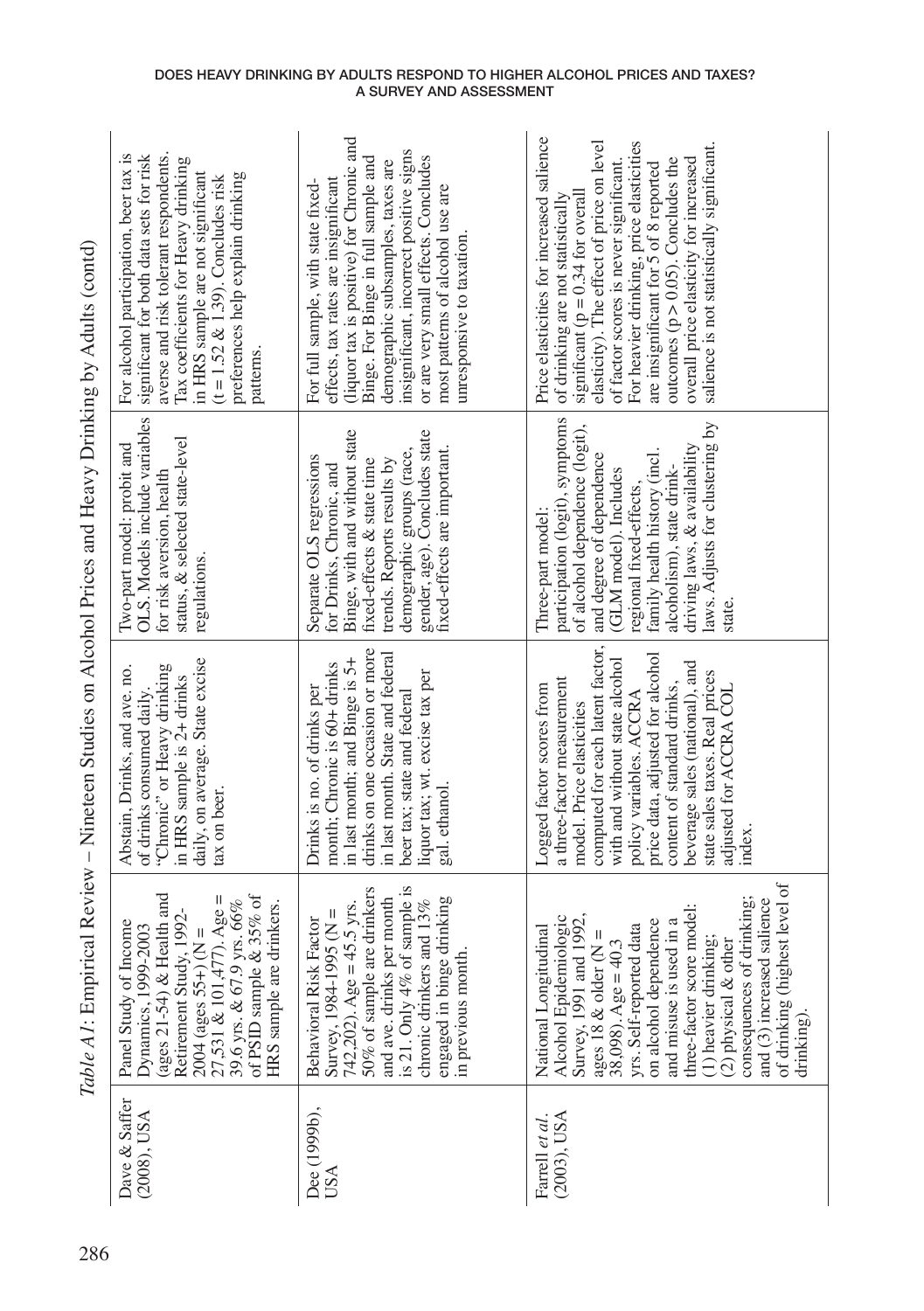| Drinks, except for one negative value<br>positive in five regressions for log of<br>for Binge in four probit regressions.<br>for beer tax. Taxes are insignificant<br>Alcohol taxes are insignificant or | reported for alternative definitions of<br>and insignificant. Results not fully<br>$(t = 1.693$ for beer tax) or positive<br>Price indexes are insignificant for<br>insignificant for Heavy drinkers<br>non-drinkers. Price indexes are<br>heavy & binge drinking | ß<br>and significantly positive for Heavy<br>insignificant for Moderate drinkers<br>drinkers. Occasional drinkers have<br>$(t = 0.06)$ . Probability elasticity is<br>Moderate drinkers $(t = 2.30)$ , but<br>insignificant for Heavy drinkers<br>probability elasticity of - 0.783<br>Alcohol price coefficient is<br>significantly negative for | baseline showed no change $(t = 0.04)$ .<br>group and among lighter drinkers.<br>For high-volume drinkers at baseline,<br>change $(t = 0.14)$ . Binge drinkers at<br>increase, mostly in the younger age<br>Some changes are consistent with<br>Spirits consumption rose by 30%<br>spirits consumption showed no<br>Females showed no significant<br>change; males showed a 38%<br>regression to the mean. |
|----------------------------------------------------------------------------------------------------------------------------------------------------------------------------------------------------------|-------------------------------------------------------------------------------------------------------------------------------------------------------------------------------------------------------------------------------------------------------------------|---------------------------------------------------------------------------------------------------------------------------------------------------------------------------------------------------------------------------------------------------------------------------------------------------------------------------------------------------|------------------------------------------------------------------------------------------------------------------------------------------------------------------------------------------------------------------------------------------------------------------------------------------------------------------------------------------------------------------------------------------------------------|
| probit model for Binge, fitted<br>to full sample and drinkers-<br>OLS model for Drink and<br>only sample. Aggregate<br>variables for crime $\&$<br>unemployed                                            | relative to Moderate group.<br>drinkers & Heavy drinkers<br>Multinomial logit for non-<br>an endogenous variable in<br>determination of earnings.<br>Drinking status treated as<br>Religion & health status<br>included                                           | Ordered Generalized Extreme<br>education level are included.<br>Value (OGEV) model for<br>multiple discrete choices<br>Unemployed status and                                                                                                                                                                                                      | of low-volume males to higher<br>Change in spirits due to a shift<br>and change in binge drinking.<br>no change for beer, wine, or<br>- volume drinking. Price of<br>consumption (g/day) only;<br>total alcohol. Variables for<br>gender, change in volume,<br>OLS regression for spirits<br>foreign spirits declined                                                                                      |
| month. State beer tax, wine tax,<br>Drinks is no. of drinks in past<br>month. Binge is 6+ drinks on<br>at least one occasion in past<br>and spirits tax separately as<br>variables.                      | indexes based on sales revenue<br>week). Prices are beer, wine,<br>and spirits province-specific<br>regularly, ave. 3 per week),<br>& binged 8+ drinks in past<br>Abstain, Moderate (drinks<br>and Heavy (drinks weekly<br>and volume.                            | or 3 days per month), Moderate<br>alcohol price index, deflated by<br>Abstain, Occasional (drinks 2<br>days per week). State-specific<br>and Heavy (drinks 5 or more<br>(drinks 1-4 days per week),<br>state CPI                                                                                                                                  | pure alcohol per day. Heavy is<br>drinking 40g of pure alcohol<br>per day for men and 20g for<br>women. Binge is defined as<br>Volume of alcohol obtained<br>frequencies to grams (g) of<br>occasions in past 6 months.<br>by converting quantities of<br>for women on one or more<br>each beverage and related<br>6+ drinks for men and 4+                                                                |
| Survey of Youth, 1994, ages<br>month is 15.3 and 30.8% of<br>yrs. Ave. no. of drinks per<br>$29-33$ yrs. in 32 states (N<br>= 893 & 595). Age = 31<br>National Longitudinal<br>sample has binged.        | 1985 General Social Survey,<br>37.6 yrs. for full sample and<br>33.4 yrs. for heavy drinkers.<br>of sample and average 20<br>males ( $N = 1741$ ). Age =<br>Heavy drinkers are 10%<br>ages 25-59 for working<br>drinks per week.                                  | Household Survey for 1995,<br>Frequent ("heavy") drinkers<br>of frequent drinking among<br>are 21.4% of sample. Data<br>$= 39,872$ . Age $= 37.9$ yrs.<br>1998, and 2001 pooled (N<br>show a higher probability<br>Drug Strategy and<br>older individuals.                                                                                        | restricted to current drinkers<br>up. Percent of high-volume<br>1999 ( $N = 1347$ ). Age = 45<br>General population survey.<br>a tax-induced reduction in<br>at both baseline & follow-<br>changed<br>3 months before and after<br>yrs. (est.). Age categories<br>price of foreign spirits in<br>yrs., and 60+ yrs. Study<br>are 15-29 yrs., 30-59<br>or binge drinkers<br>little over time.               |
| Gius (2002), USA                                                                                                                                                                                         | (1997), Canada<br>Hamilton $&$<br>Hamilton                                                                                                                                                                                                                        | al. (2006),<br>Australia<br>Harris $ei$                                                                                                                                                                                                                                                                                                           | sample are not<br>reviewed here.<br>Earlier results<br>for a similar<br>Switzerland<br>al. (2003)<br>al. (2003)<br>in Kuo et<br>Heeb $et$                                                                                                                                                                                                                                                                  |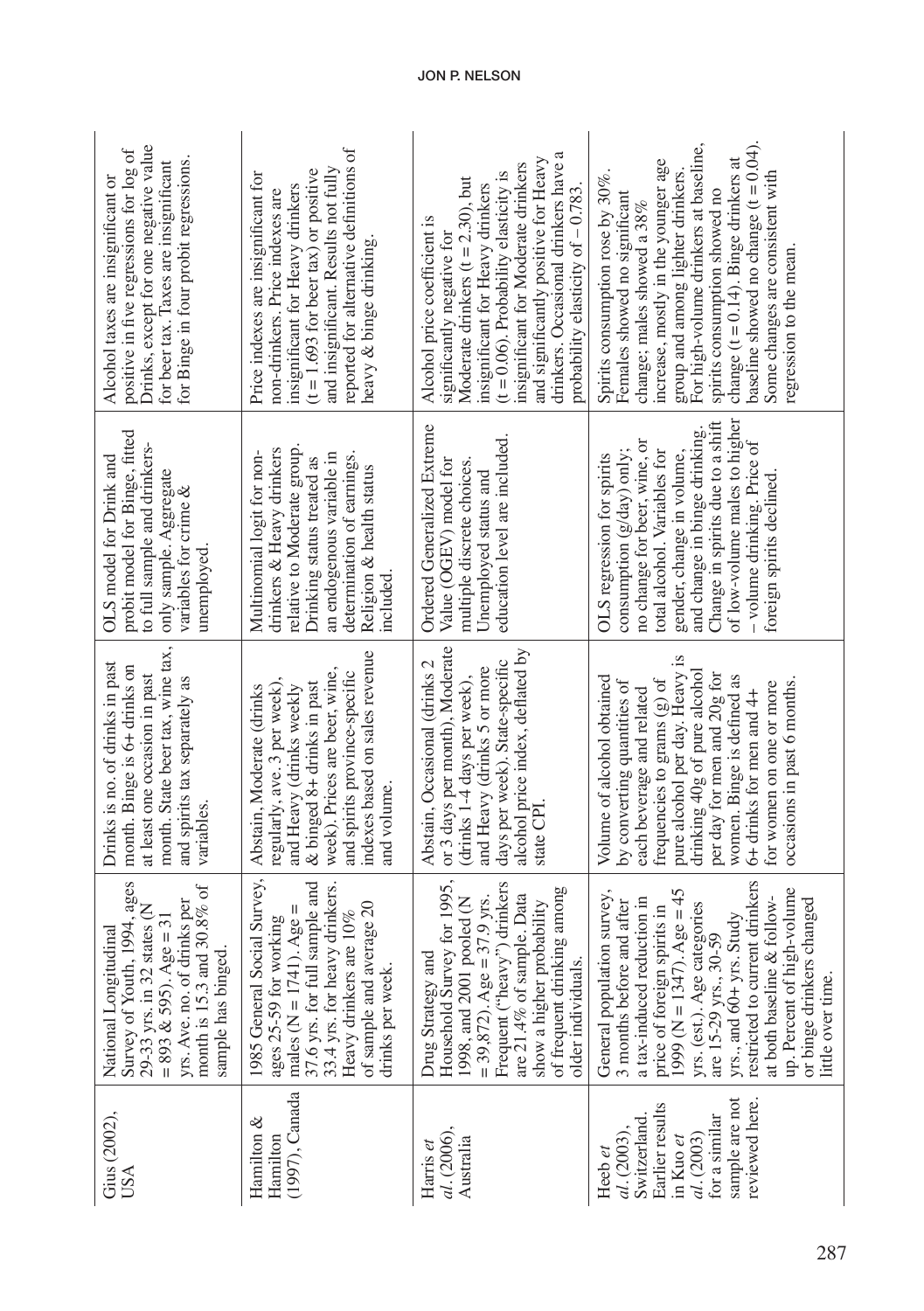|                                                                                       | frequency and intensity of Moderate<br>drinking by males and females, with<br>elasticities between $-0.5$ and $-1.0$ .<br>drinking overall, but significantly<br>negative for drinkers with more<br>Price is insignificant for Heavy<br>Alcohol price is significant for<br>complete health information. | 90th and 95th percentiles. For Heavy,<br>significant. In the quantile regression<br>model for participation, but not for<br>for Drink, price is insignificant for<br>Drink. Price-income interaction is<br>Concludes heaviest drinkers have<br>price elasticities are insignificant.<br>perfectly price inelastic demands.<br>Price is significant in the overall | Price is significantly less than one for<br>model, but not for state-fixed effects.<br>Heavy for regional fixed-effects, but<br>for Binge for regional-fixed effects<br>Price is significantly less than one<br>not for state fixed-effects model | insignificant in both Binge regressions<br>adults with state-fixed effects, but are<br>Beer taxes have significant negative<br>incorrectly signed when availability<br>effects in Drink regressions for<br>laws are included. Beer tax is<br>for adults. |
|---------------------------------------------------------------------------------------|----------------------------------------------------------------------------------------------------------------------------------------------------------------------------------------------------------------------------------------------------------------------------------------------------------|-------------------------------------------------------------------------------------------------------------------------------------------------------------------------------------------------------------------------------------------------------------------------------------------------------------------------------------------------------------------|---------------------------------------------------------------------------------------------------------------------------------------------------------------------------------------------------------------------------------------------------|----------------------------------------------------------------------------------------------------------------------------------------------------------------------------------------------------------------------------------------------------------|
|                                                                                       | health knowledge about risks<br>model. Includes variable for<br>border-price & state laws on<br>of Heavy drinking. Includes<br>with two-part probit-OLS<br>Tobit model, comparison<br>drink driving.                                                                                                     | OLS, with selected results for<br>quantile regressions. Price &<br>Iwo-part model: logit and<br>income are interacted                                                                                                                                                                                                                                             | for non-drinkers. Models fitted<br>Logistic and linear probability<br>state-level variables, and state-<br>models, but does not account<br>with regional-fixed effects,<br>fixed effects                                                          | availability laws, tourism, &<br>include state-level poverty<br>rate, unemployment, state<br>Linear probability models<br>for panel data. Variables<br>outlet density.                                                                                   |
| ical Review - Nineteen Studies on Alcohol Prices and Heavy Drinking by Adults (contd) | with 1-3 drinks & typical no. of<br>Abstain, Moderate (no. of days<br>yr.). ACCRA prices aggregated<br>drinks), & Heavy (no. of days<br>with 5 or more drinks in past<br>to state-average price. Price<br>is interacted with health<br>information variable                                              | year with five or more drinks).<br>for state sales tax and ACCRA<br>consumption of ethanol), and<br>ethanol (weighted), adjusted<br>Heavy (no. of days in past<br>Abstain, Drink (ave. daily<br>ACCRA price per unit of<br>and BLS COL indexes                                                                                                                    | drink in month), Heavy (more<br>and Binge (5+ drinks on one<br>Abstain, Drink (at least one<br>than two drinks per day),<br>aggregated to state level.<br>occasion in past month)<br>ACCRA price for beer,                                        | single occasion). State beer tax<br>past month). Binge is bingeing<br>prevalence (any alcohol use in<br>in past month $(5+$ drinks on a<br>Drink is estimated state-level<br>rate, CPI deflated                                                          |
| Table A1: Empiri                                                                      | females. Heavy drinkers are<br>38.2% of males & 13.8% of<br>supplement to 1985 Health<br>females). Age = $43.3$ yrs.<br>yrs. for<br>Interview Survey ( $N = 12,169$ males & $15,827$<br>Health Promotion and<br>Disease Prevention<br>for males $& 45.7$<br>females.                                     | daily consumption among<br>sample and 23% engaged<br>Practices supplement to<br>Survey ( $N=18,844$ ).<br>Age = 39.5 yrs. Current<br>drinkers are 60.4% of<br>in heavy drinking. Ave.<br>1983 Health Interview<br>drinkers is 0.36 oz. of<br>Alcohol and Health<br>ethanol (10.6 ml                                                                               | (est.). About 15% are binge<br>drinkers. For men, 63%<br>are current drinkers and<br>for 2001-2006 ( $N = 1.3$<br>Factor<br>million). Age = $45$ yrs.<br>Surveillance System<br><b>Behavioral Risk</b><br>women, 48%.                             | for adults (ages $26+$ ) is $51\%$<br>prevalence<br>aggregated<br>for 1999-<br>$2003$ (N= 225). Age = 44<br>on Drug<br>and Binge prevalence is<br>to the state-level<br>yrs. (est.). Drink<br>National Survey<br>Use and Health,<br>20%.                 |
|                                                                                       | Kenkel (1996),<br>sample are not<br>reviewed here<br>Kenkel (1993)<br>USA. Earlier<br>for a similar<br>results in                                                                                                                                                                                        | Manning et al.<br>(1995), USA                                                                                                                                                                                                                                                                                                                                     | (2011), USA<br>McLellan                                                                                                                                                                                                                           | Nelson (2008),<br>USA                                                                                                                                                                                                                                    |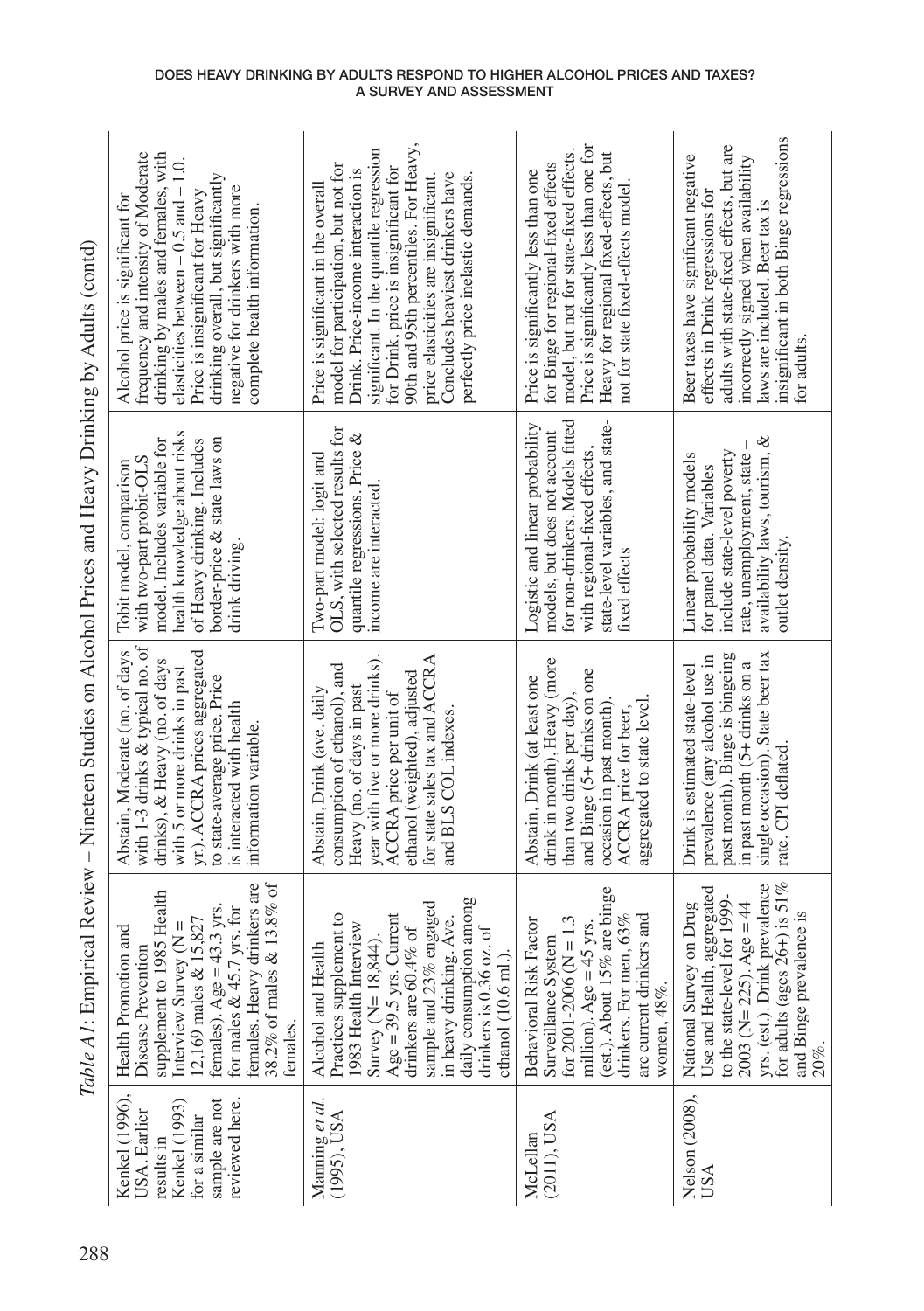| participation, all price coefficients are<br>groups: age 18-20; age 21-24; age 25<br>39; age 40-64; & age 65+. For Binge<br>insignificant (or positive), regardless<br>significantly negative for ages 40-64<br>Reports full results for Drink model<br>of age. For Binge Intensity, price is<br>and Binge drink model for five age<br>yrs. $&$ ages $65 +$ yrs | part regressions. Significant elasticities<br>& one Tobit regression, but not in two-<br>Significant elasticities are small (-0.05<br>-0.07). Coefficients & standard errors<br>levels (males, $-0.06$ , females, $-0.10$ )<br>price is significant in OLS & two-part<br>are small $(-0.09, -0.11)$ . For females,<br>For males, price is significant in OLS<br>not reported for quantile regressions<br>but elasticities are small at all drink<br>regressions, but not in logit model. | model. Price is significant for fraction<br>of binge episodes that involved drink<br>(marginal effect is zero) or number<br>driving, but the marginal effect is<br>of binge episodes in OLS model.<br>for probability of binge drinking<br>Marginal effect is small in Tobit<br>probability of drinking, but not<br>Alcohol price is significant for<br>small | Heavy. Concludes the effects of price<br>heavy episodic drinking and drinking<br>and driving among heavy drinkers.<br>are insignificant for probability of<br>and driving regressions, price is<br>for Heavy drinking. In drinking<br>insignificant for both Drink and<br>Alcohol price is insignificant |
|-----------------------------------------------------------------------------------------------------------------------------------------------------------------------------------------------------------------------------------------------------------------------------------------------------------------------------------------------------------------|------------------------------------------------------------------------------------------------------------------------------------------------------------------------------------------------------------------------------------------------------------------------------------------------------------------------------------------------------------------------------------------------------------------------------------------------------------------------------------------|---------------------------------------------------------------------------------------------------------------------------------------------------------------------------------------------------------------------------------------------------------------------------------------------------------------------------------------------------------------|----------------------------------------------------------------------------------------------------------------------------------------------------------------------------------------------------------------------------------------------------------------------------------------------------------|
| to binge, but does affect Binge<br>$\epsilon$<br>significant effect on decision<br>Two-part model: probit and<br>alcohol price does not have<br>Intensity. Two-part model<br>OLS for Drink and Drink<br>for binge drinking: probit<br>and OLS. Reports that<br>Intensity                                                                                        | regressions. Variables include<br>ళ<br>(probit-OLS), and quantile<br>(females), two-part model<br>OLS, Tobit (males), logit<br>status, labor force status,<br>community environment<br>meals at home, health                                                                                                                                                                                                                                                                             | enforcement of drink – driving<br>OLS and Tobit models for No.<br>legal age, and 12 variables for<br>Probit models for probability<br>of Binge episodes. Includes<br>of Drink and Binge drink.<br>family income, minimum<br>laws                                                                                                                              | Includes laws on drink driving,<br>availability laws, other health<br>behaviors, & religion. Robust<br>dependent variables. Results<br>Heavy drinking and driving.<br>reported for odds ratio for<br>Heavy drinking and for<br>Logit model for binary<br>std. errors by state.                           |
| Sensitivity tests with beer price<br>drinks), Binge participation (at<br>drink); Drink Intensity (no. of<br>least once), & Binge Intensity<br>(no. of times). ACCRA price<br>Drink participation (at least<br>data converted to a wt. ave.<br>price per unit of ethanol.<br>only                                                                                | from community-level agencies<br>each beverage if the individual<br>week (8.4 oz.) of pure alcohol<br>week or month & Quantity of<br>male drinkers is 249.2 ml. per<br>Prices for local beer & liquor<br>per week. Ave. quantity for<br>Frequency of drinking in a<br>ethanol consumption in ml<br>drinks. Converted to pure<br>(source not reported)                                                                                                                                    | ACCRA prices, weighted mean<br>any Binge drink (5+ drinks on<br>converted to an index relative<br>price for all three beverages,<br>an occasion in past month);<br>and No. of Binge episodes.<br>Drink (any in past month),<br>to California                                                                                                                  | and Heavy (at least one heavy<br>drinking episode of 5+ drinks<br>index using national weights<br>on one occasion). ACCRA<br>prices, converted to a state<br>Drink (any in past month)                                                                                                                   |
| sample are drinkers and 11%<br>ళ<br>199,077 for binge drinking<br>Behavioral Risk Factor<br>Surveillance System, 1991<br>binge drinking prevalence<br>$2004.$ (N = 1,446,891 for<br>45 yrs.<br>About 52% of BRFSS<br>number). Age $=$ 4<br>have binged.                                                                                                         | Health and Nutrition Survey,<br>drinkers. Ave. consumption<br>obs. for 18,266 individuals<br>= 45.1 yrs. 60.6% of males<br>in 234 communities). Age<br>is $22.6\%$ beer, $3.5\%$ wine,<br>47,685<br>& 9.6% of females are<br>and 73.9% liquor<br>$1993 - 2006$ (N = $\cdot$                                                                                                                                                                                                              | of sample<br>Surveillance System, 1984-<br>for binge drinkers. Binge<br>for entire sample; 40 yrs<br>$= 49,199$ . Age $= 45$ yrs<br>34 yrs<br>Factor<br>$-18$ (N<br>1990, for 15% random<br>drinkers are 28%<br>sample for $age$ ><br>for drinkers, and<br><b>Behavioral Risk</b>                                                                             | Surveillance System, 1984<br>Heavy drinkers are 26% of<br>those who drink at all (N<br>$= 86,273$ . Age $= 42$ yrs.<br>$-21$ for<br>Factor<br>1995, for 25% random<br>sample for age $>$<br><b>Behavioral Risk</b><br>sample                                                                             |
| Rhoads (2010),<br><b>USA</b>                                                                                                                                                                                                                                                                                                                                    | Liu (2011) for<br>comparable<br>also Tian &<br>Shi (2011)<br>China. See<br>results.                                                                                                                                                                                                                                                                                                                                                                                                      | (1995), USA<br>$S$ loan <i>et al</i>                                                                                                                                                                                                                                                                                                                          | (2000), USA<br>Stout et al                                                                                                                                                                                                                                                                               |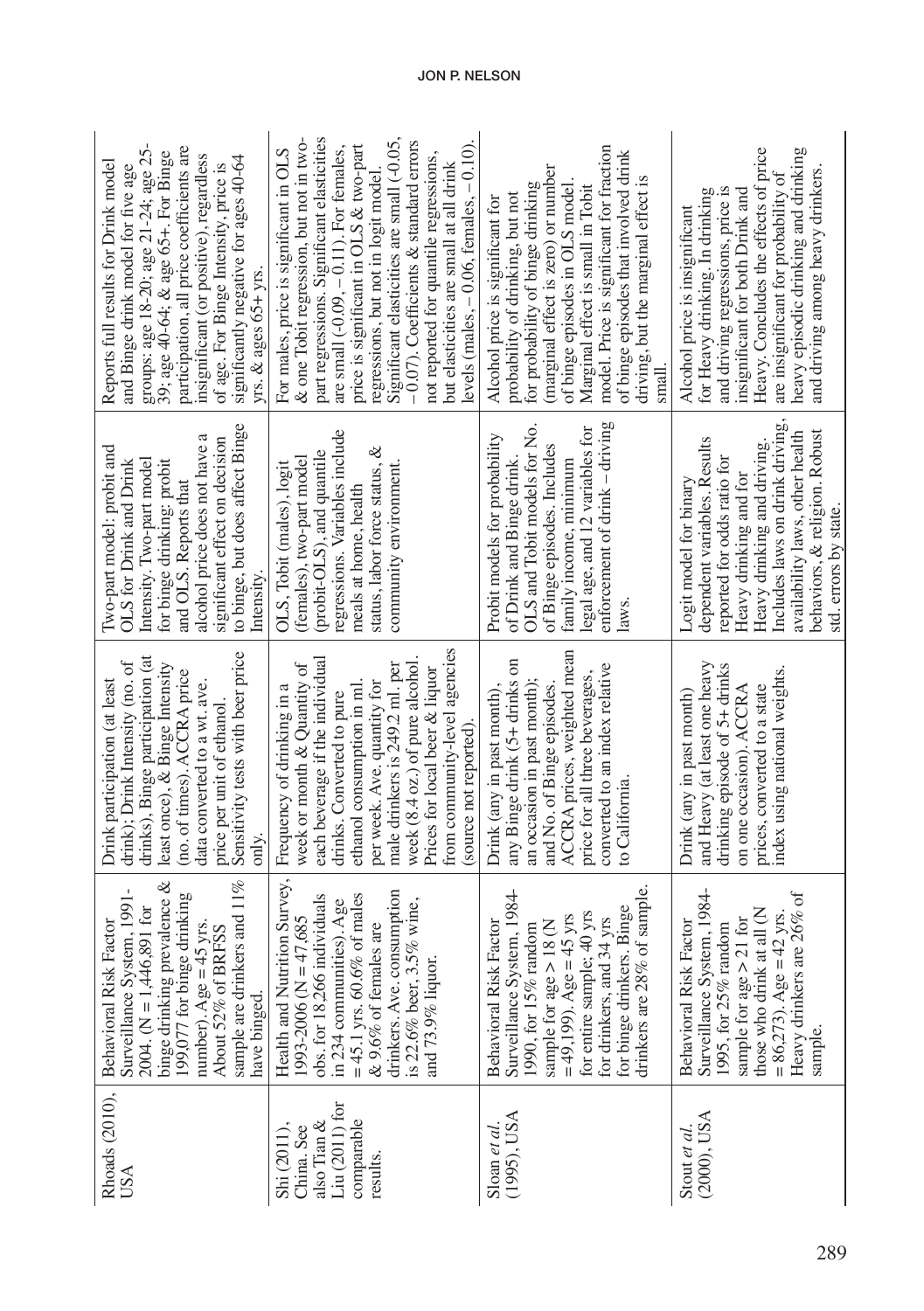| Main findings                                | mortality is not significant overall,<br>consumption and mortality series<br>and the price term is statistically<br>the regression on stationary data<br>follow each other closely, but<br>insignificant $(t = 0.002)$ . The<br>OLS regression for cirrhosis<br>performs poorly. | positive. The sum of the coefficients<br>short – and long-run reductions in<br>lagged tax rate is insignificantly<br>is significant, $-0.054$ (t = 2.45)<br>Current tax rate is negative and<br>insignificant ( $t = 1.76$ ), but the<br>Empirical results identify the<br>mortality. | Price is significant in first regression<br>effects model. First model yields<br>with income and demographics<br>but insignificant in a state fixed<br>substantial price elasticities. | Unemployment rate has the greatest<br>statistically insignificant $(t = 0.07)$ .<br>impact on cirrhosis death rates<br>Price index of spirits is                  | variables for income, age, and wine<br>Price index variable is significantly<br>are negative. Advertising bans are<br>unemployment rate and $\text{age} > 65$<br>negative for cirrhosis mortality<br>sentiment are positive; and the<br>insignificant. |
|----------------------------------------------|----------------------------------------------------------------------------------------------------------------------------------------------------------------------------------------------------------------------------------------------------------------------------------|---------------------------------------------------------------------------------------------------------------------------------------------------------------------------------------------------------------------------------------------------------------------------------------|----------------------------------------------------------------------------------------------------------------------------------------------------------------------------------------|-------------------------------------------------------------------------------------------------------------------------------------------------------------------|--------------------------------------------------------------------------------------------------------------------------------------------------------------------------------------------------------------------------------------------------------|
| Econometric model, Special<br>variables incl | and tested for consistency with<br>myopic and rational addiction<br>All series are first differenced<br>income, & free market binary<br>lagged consumption, prices,<br>models. Variables include                                                                                 | and yr. fixed-effects. Hausman<br>mortality, conditional on state<br>liquor taxes, income, & state<br>test for random - vs. fixed<br>Two-step GLS model for<br>effects                                                                                                                | lagging cirrhosis rate & prices<br>rational addiction, leading and<br>Restricted 2SLS model for                                                                                        | rate, unemployment, & income<br>log-odds of cirrhosis mortality<br>groups, state controls, divorce<br>Reduced-form logit model for<br>Variables for ethnic-racial | linear probability models, with<br>for ad bans, age, income, wine<br>population weights. Variables<br>Reduced-form logit and log-<br>sentiment, & fixed effects.                                                                                       |
| Definition of key terms,<br>Measures used    | Real beverage price indexes<br>Annual cirrhosis mortality<br>rate (ages 20 and over)<br>and total alcohol price<br>index                                                                                                                                                         | Current and one-year lagged<br>Annual cirrhosis mortality<br>rate (ages 30 and over)<br>state liquor tax rate.                                                                                                                                                                        | Prices of leading brands of<br>Annual cirrhosis mortality<br>rate (ages 30 and over).<br>spirits, 1958-84                                                                              | specific prices, adjusted for<br>Annual cirrhosis mortality<br>constructed from brand-<br>rate (ages 44 and over)<br>Spirits price index<br>state CPI             | Annual mortality rate from<br>alcohol in 1990 US dollars<br>liver cirrhosis (UN data).<br>Real price of a liter of                                                                                                                                     |
| sample $(N = obs.)$<br>Time period for       | from official records; total<br>ethanol in liters per capita<br>National time-series data,<br>Alcohol consumption<br>$=45$ .<br>(ages 15 and older).<br>1959-2005 <sub>(N</sub>                                                                                                  | license states, 1962-1977<br>(gallons of ethanol per<br>consumption of spirits<br>$(N = 480)$ . Apparent<br>16-year panel of 30<br>capita).                                                                                                                                           | 24-year panel of 51 states,<br>1961-1984 ( $N = 1224$ ).<br>$= 1224$                                                                                                                   | for Ontario, CN, but omits<br>9-year panel of 45 states,<br>omitted $(N = 405)$ . Also<br>reports selective results<br>1968-1977, but 1972<br>price.              | 18-year panel, 1977-1994<br>$(N = 306)$                                                                                                                                                                                                                |
| Study/Country                                | Bielinska-Kwapisz<br><b>Kubien</b> (2011)<br>& Mielecka<br>Poland                                                                                                                                                                                                                | Cook & Tauchen<br>(1982), USA                                                                                                                                                                                                                                                         | Grossman (1993),<br>USA                                                                                                                                                                | Heien & Pompelli<br>(1987), USA                                                                                                                                   | Nelson & Young<br>(2001), 17 OECD<br>countries                                                                                                                                                                                                         |